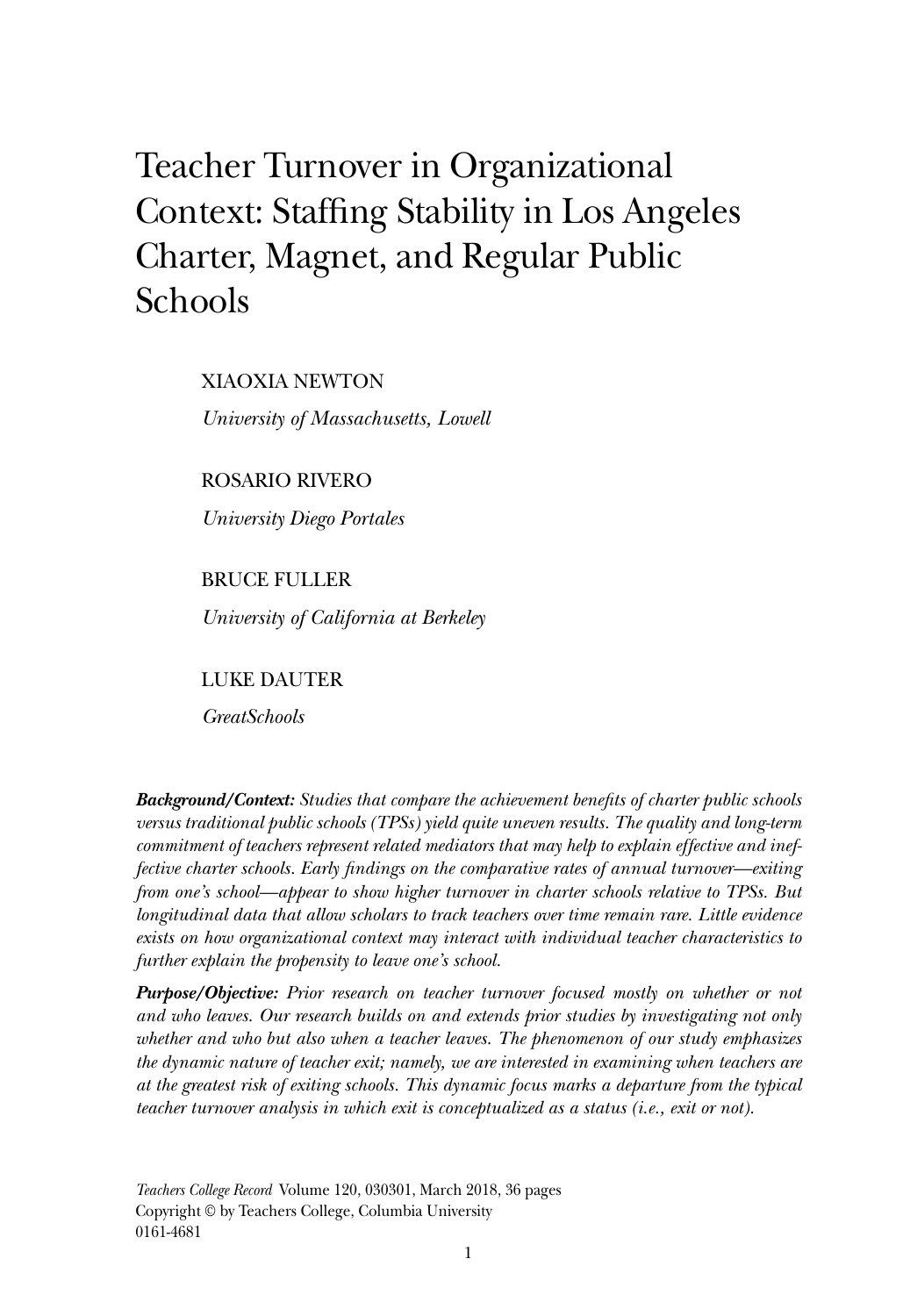*Population/Participants/Subjects: We used a large sample of elementary (4,788) and secondary teachers (8,467) panel data (from 2002–03 to 2008–09) from the LAUSD. A little over 80% of the teachers in the elementary sample were female, while 61% of the secondary teachers were female. About 40% of the elementary and 47% of the secondary teachers were white. The average years of teaching experience was about two for both elementary and secondary teachers. Special education teachers accounted for 12% of the elementary and 15% of the secondary study sample, respectively.*

*Research Design: We combined event history and multilevel modeling analysis in order to investigate when a teacher exits his or her first assigned school and how organizational membership conditions decision processes at the individual level.*

*Conclusions/Recommendations: The longitudinal and multilevel analysis of teacher turnover supports our theoretical position that organizational dynamics and contextual factors are likely to condition the decision process made at the individual level and thereby influence individual behaviors (i.e., decision to leave a school at certain point in time). This crosslevel theoretical perspective adds further support to the argument that focusing on recruiting capable teachers and paying attention to working conditions for long-term staffing stability are aspects of schooling that matter most for student learning, as opposed to a horse-race game (i.e., choice and competition).*

Charter school proponents argue that their decentralized form of schooling will produce stronger student learning outcomes by creating more motivating and innovative working conditions, compared with the organizational features that characterize traditional public schools (TPSs) (Chubb & Moe, 1990; Hill, Pierce & Guthrie, 1997; Nathan, 1996). But studies that compare the achievement benefits of charter public schools versus traditional public schools (TPSs) yield quite uneven results, depending upon state policy regimes, locations of charter schools, and variability in their internal organizational features (Center for Research on Education Outcomes [CREDO], 2009; Chingos & West, 2014; Zimmer et al., 2009).

The quality and long-term commitment of teachers represent related mediators that may help to explain effective and ineffective charter schools. Early findings on the comparative rates of annual turnover—exiting from one's school—appear to be higher in charter schools, relative to TPSs (Gross & DeArmond, 2010; Harris, 2007; Miron & Applegate, 2007; Podgursky & Ballou, 2001; Stuit & Smith, 2012). We also know that persistently high rates of turnover can erode a school's social cohesion and morale, as well as drive up costs related to recruiting and training new teachers (Guin, 2004; Milanowski & Odden, 2007; Roseman, 1981; Shields et al., 2001).

However, longitudinal data that allow scholars to track teachers over time remain rare. Little evidence exists on how organizational context may interact with individual teacher characteristics to further explain the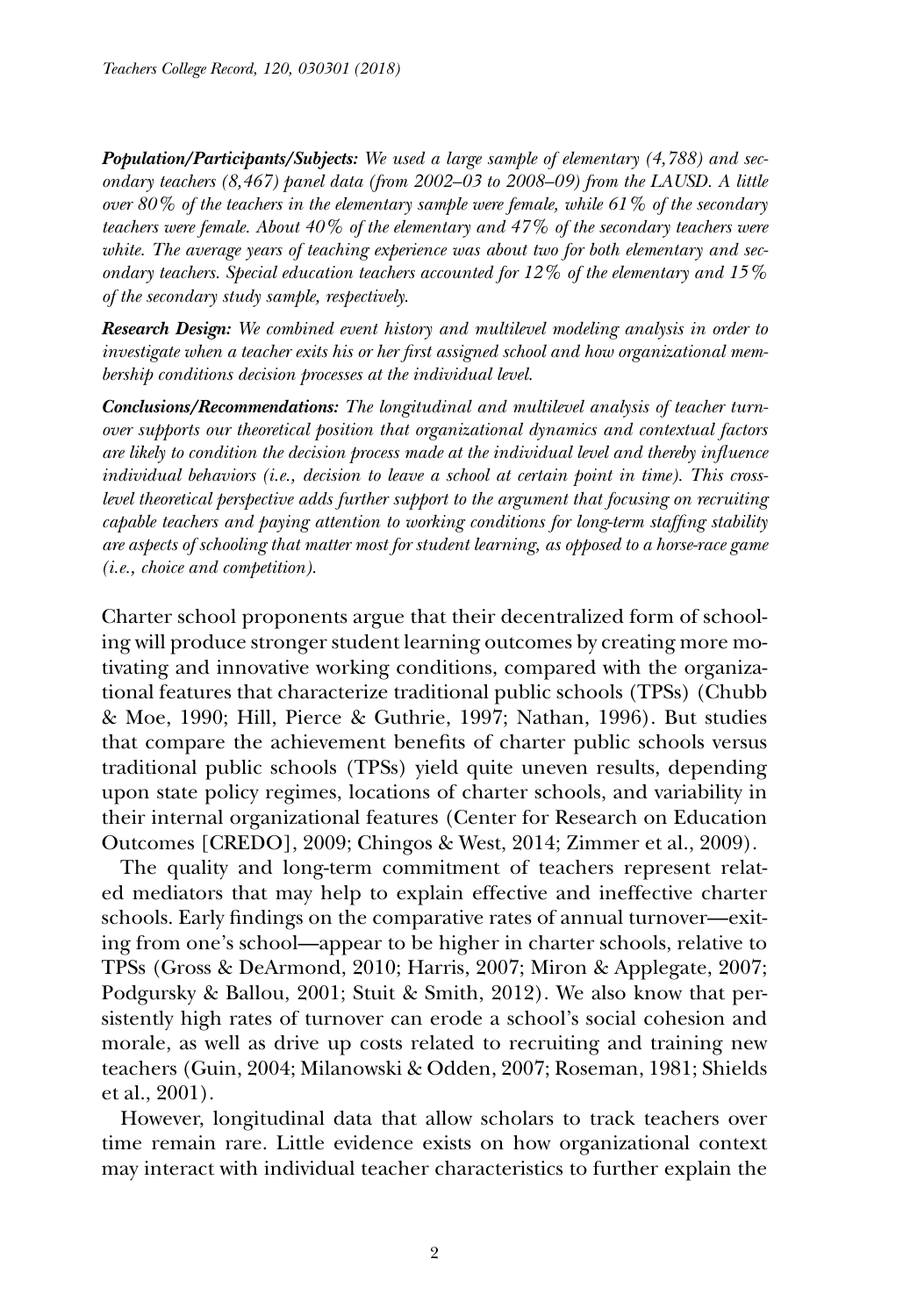propensity to leave one's school. Prior research on teacher turnover focused mostly on whether or not and who leaves. Our research builds on and extends prior studies by investigating not only whether or not and who but also when a teacher leaves. The phenomenon of our study emphasizes the dynamic nature of teacher exit; specifically, we are interested in examining when teachers are at the greatest risk of exiting schools. This dynamic focus marks a departure from the typical teacher turnover analysis in which exit is conceptualized as a status (i.e., exit or not). We tracked 13,255 teachers in successive cohorts over the 2002–03 to 2007–08 period longitudinally so as to observe how long a teacher stayed teaching in his or her first assigned school before exiting.

Following individuals longitudinally and asking when teachers leave are important tasks. A longitudinal perspective on teacher turnover provides nuanced information on staffing stability at a school. Prior analysis of teacher turnover typically provides only average annual (or one-year) staffing turnover or stability rates. But, as a study of teacher mobility in Chicago public schools showed, "A focus on one-year stability rates obscures the enormous challenge that exists for many schools as they implement school improvement initiatives and professional development programs, and as they try to sustain program continuity" (Allensworth et al., 2009; p. 1). The average one-year teacher turnover rates, as Allensworth and colleagues (2009) pointed out, are limited because they mask the sobering statistic that many schools lose half of their teachers every three years. In contrast, our analysis produces a statistic, median lifetime, which tells us not only how long an average teacher stays teaching in a school before he or she exits but also sheds light on the fact that half of the teachers stay teaching in the school for shorter than the median lifetime. Therefore, median lifetime provides a more realistic picture of the stability of teaching staffing at a school than average annual turnover rates. Moreover, the longitudinal analysis of teacher turnover, with its focus on the timing of teacher exit, could provide empirical evidence on when intervention is most needed.

Second, like most previous empirical research on teacher turnover, we draw our theoretical framework from the economic labor market theory of supply and demand and relevant theoretical perspectives from sociology to guide our empirical analysis of factors influencing teacher turnover. We extend prior analysis by explicitly testing how organizational membership conditions decision process at the individual level and by examining the possible cross-level interaction effect between school type (charter school vs. TPS, which is a school-level variable) and teachers' characteristics (e.g., age, which is a teacher-level variable). The theoretical perspectives (i.e., cross-level interaction effect) and the focus of the study (i.e., when to exit)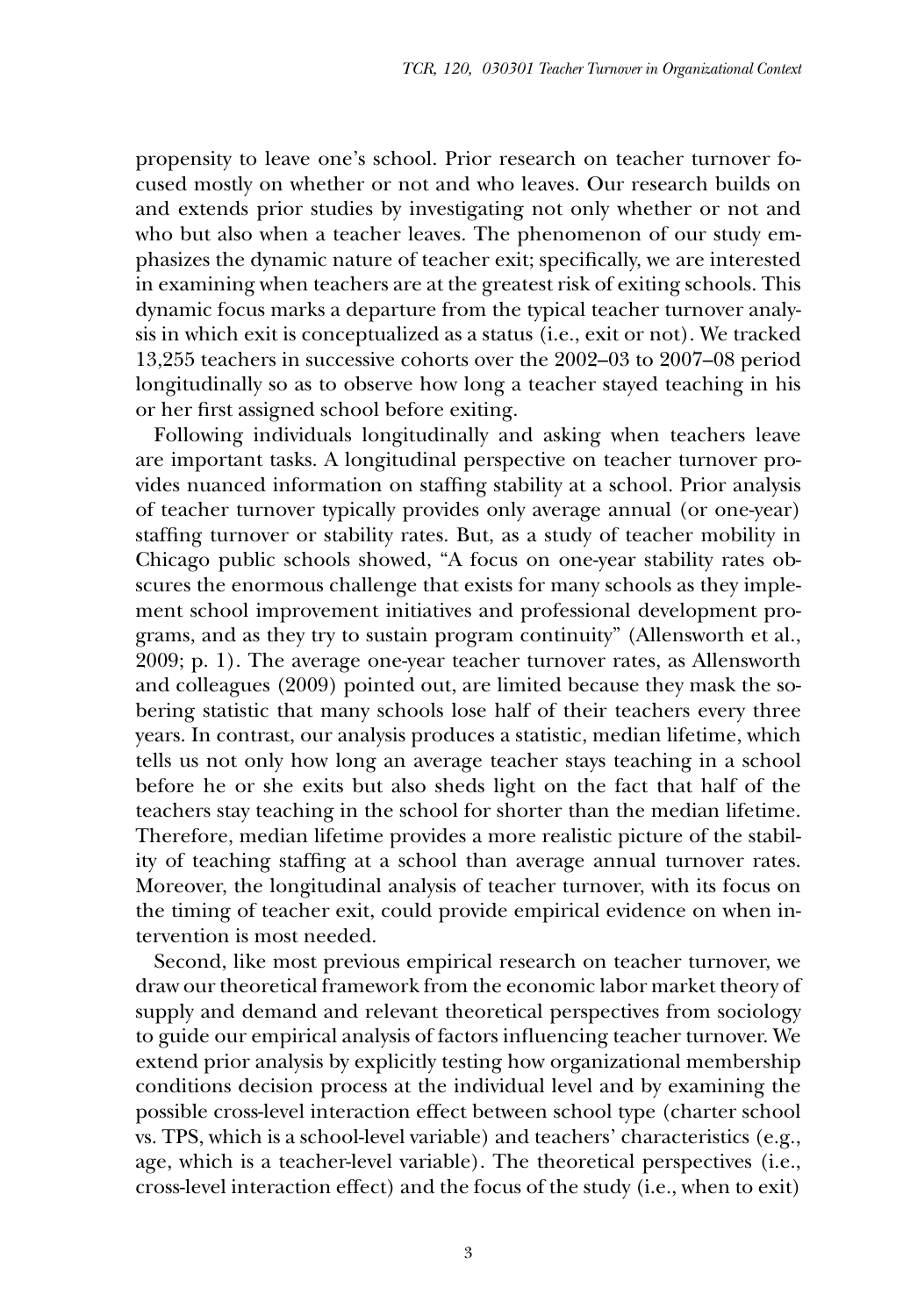require both multilevel modeling and event-history analysis. The combined use of this innovative methodology is another unique feature of our study. To the best of our knowledge, we are not aware of its application in studying teacher turnover to date. This in-sync feature between methodology and theory enriches our investigation and opens up new avenues for investigating the important topic of teacher turnover.

Finally, we have access to data from large samples of both elementary and secondary teachers in the second-largest urban school district in the country. This sampling advantage allows us to conduct analyses separately by the schooling level in order to compare and contrast similarities of and differences in elementary and secondary teachers' behaviors within the same district.

# Literature Review

We first synthesize themes that have emerged from prior studies comparing charter schools and TPSs so as to provide a basis for our theorization on why charter schools tend to have higher teacher turnover than TPSs. We then describe the existing knowledge base on factors influencing teacher retention so as to show where the factors in our analytic model came from.

# Theoretical Accounts of Teacher Turnover in Charter **SCHOOLS**

It is well documented in the literature that charter schools have higher teacher turnover than TPSs (Miron & Applegate, 2007; Podgursky & Ballou, 2001; Smith & Ingersoll, 2004), though the reason for the high turnover is less understood (Stuit & Smith, 2012). Different studies offer different explanations. We focus on three plausible explanations alluded to by previous research. These explanations focus on three themes: (a) teacher demographic characteristics, in particular, correlated indicators of teacher qualifications such as teachers' age, years of teaching experience, and certification status; (b) school organizational context, conditions, and governance; and (c) personnel policy and management.

## *Teacher Demographics Including Correlated Indicators of Teacher Qualifications*

Younger or underqualified teachers, who may not be committed to the teaching profession may be one explanation for charter schools having higher turnover rates than TPSs. Charter schools typically employ younger, more academically high achieving but less experienced and sometimes uncertified teachers than TPSs (Gross & DeArmond, 2010; Stuit & Smith,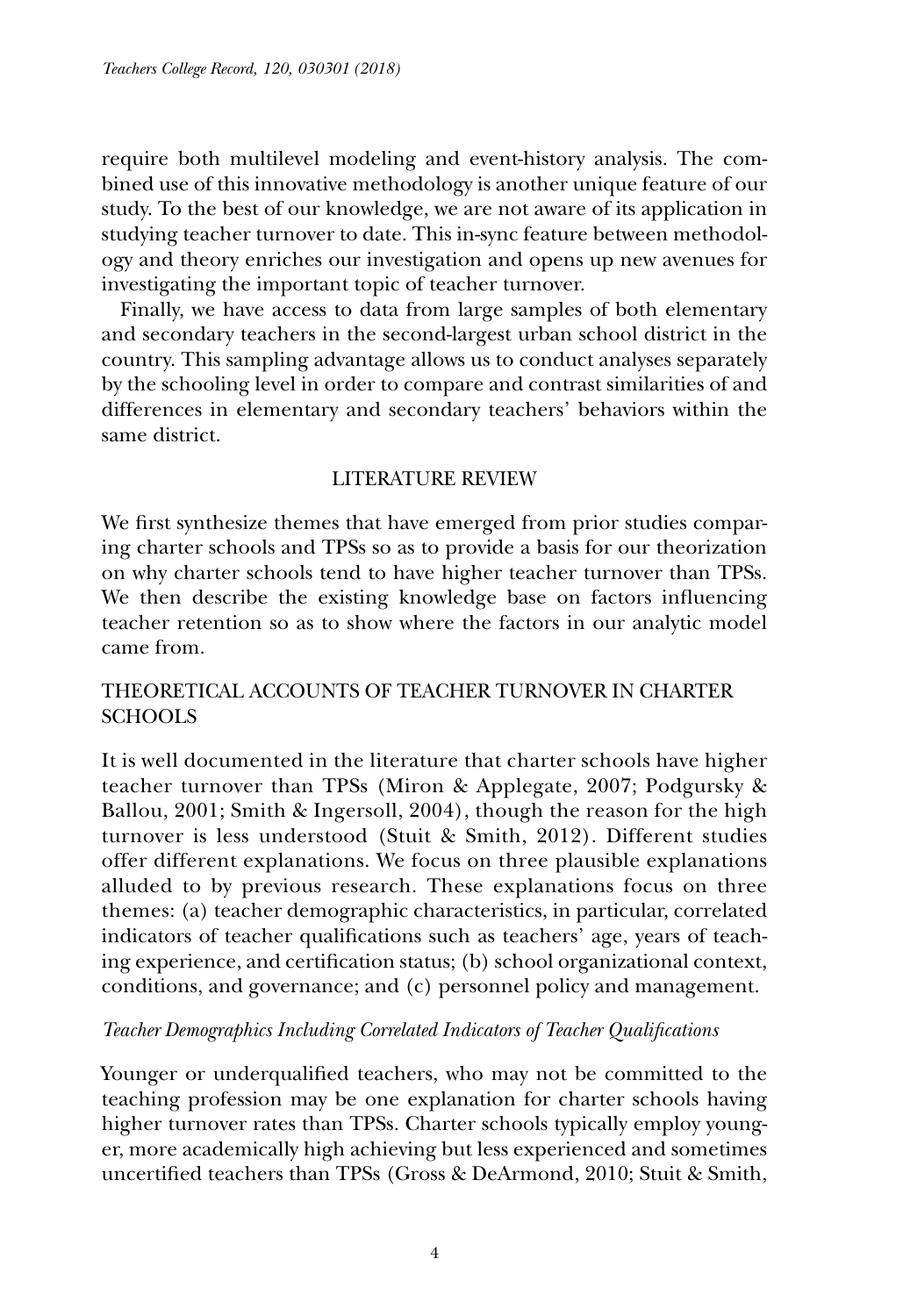2012). Research has shown that age is a significant predictor of teacher turnover, with younger teachers at a greater risk of leaving the teaching profession or switching schools than their older peers (Ingersoll, 2001; Stuit & Smith, 2012). Because charter schools enjoy more freedom than TPSs from legislative regulations, studies suggest that they often are able to hire less experienced but more academically achieving teachers (e.g., Teach for America recruits who tend to be graduates of highly selective universities) (Baker & Dickerson, 2006; Burian-Fitzgerald & Harris, 2004; Podgursky, 2006). On the other hand, research found that less experienced teachers were at greater risk for exiting teaching than their more experienced peers (Boyd et al., 2005; Hanushek, Kain, & Rivkin, 2004). Certification has also been examined extensively as one of the key teacher qualification indicators in teacher turnover studies. Studies suggest that higher turnover rates tend to exist among teachers who are not certified than among those who are certified (Boyd et al., 2008). Because these teacher qualification factors have been shown to be statistically significant predictors of teacher turnover, some researchers have argued that charter schools face high teacher turnover because of the demographic characteristics of teachers they tend to hire (i.e., young, inexperienced, and often uncertified individuals who might not be committed to teaching as a lifetime career). For instance, Stuit and Smith (2012) found that teachers under the age of 30 (young) and teachers with fewer than three years of classroom experiences (less experienced) accounted for a significant portion of the turnover gap. Our work builds on and extends their work by looking at the relationship longitudinally and separately for elementary versus secondary schools and teachers, and by probing how organizational membership (charter schools vs. TPSs) may interact with age to influence teacher exit.

## *School Organizational Context, Conditions, and Governance*

Charter schools in general tend to be smaller than TPSs. Charter school teachers also tend to engage more in shared decision making than their TPS peers. The small nature of the school also requires teachers to take on a much wider range of job tasks than just teaching (Raywid, 1982). The practice of shared decision making and playing more extended work roles than teaching could make charter school teachers shoulder a heavier workload than TPSs teachers (Ni, 2012). Earlier empirical studies indicate that "many teachers in charter schools work more days and longer hours while receiving lower salaries and less job security than teachers in traditional public schools" (Malloy & Wohlstetter, 2003, p. 227). Studies have shown that, in addition to heavy workloads, charter schools tend to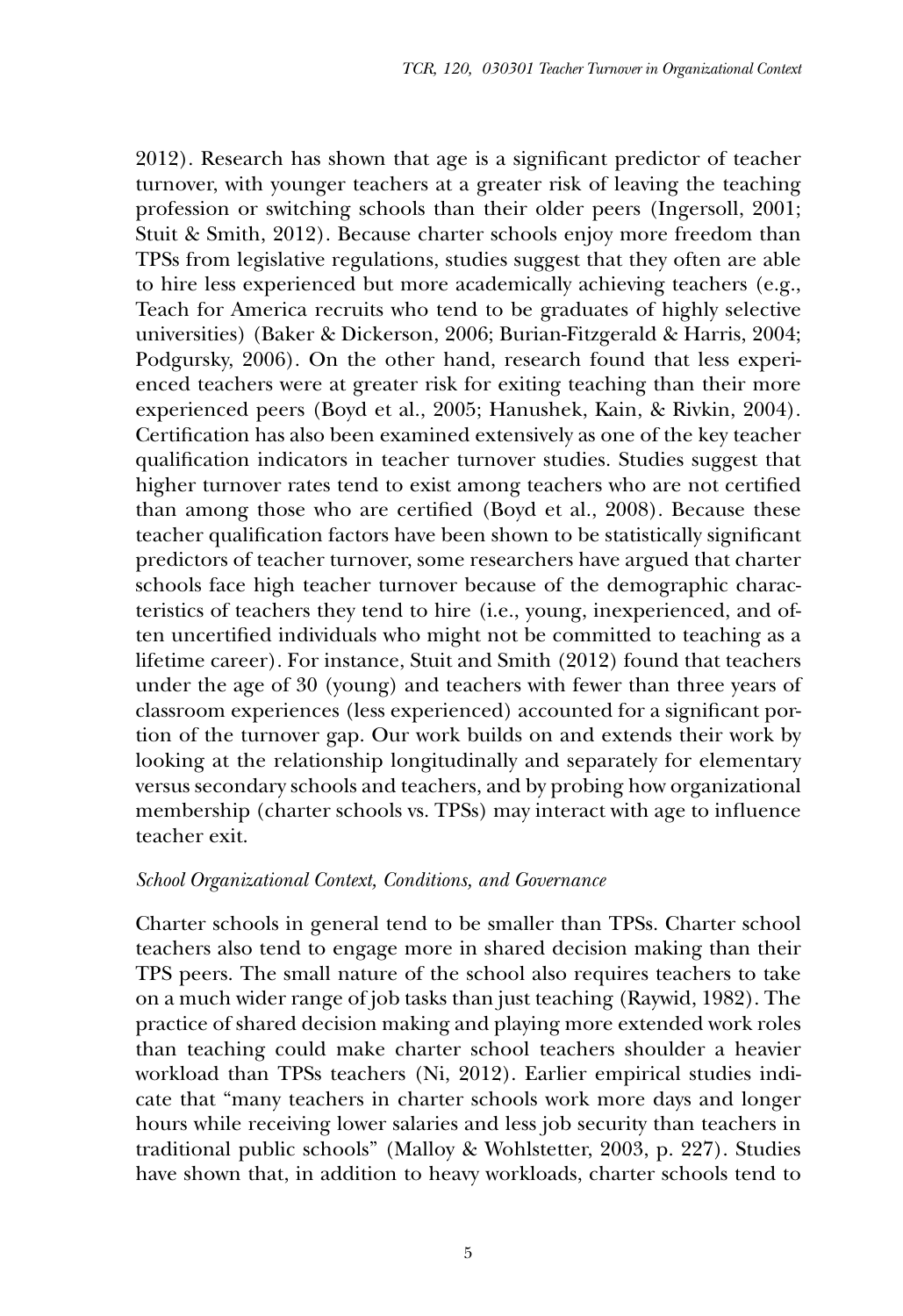have insufficient instructional resources (Khouri, et al., 1999; Miron & Applegate, 2007; Weiss, 1997). The lack of sufficient instructional resources could potentially make teaching appear overwhelming (Horn & Miron, 1999; Texas Education Agency, 1999; Wells et al., 1998). There has been recent research suggesting that teachers in charter schools that have management organizations (MOs) do not always have fewer resources than teachers in stand-alone charters; however, teachers in MO charters also have lower levels of autonomy and receive lower levels of compensation than teachers in standalone charters. Consequently, teachers in charter schools in general have lower levels of job satisfaction than teachers in TPSs (Roch & Sai, 2015; 2016).

It appears charter schools' innovation in governance and management is a double-edged sword. On one hand, teachers can participate in shared decision making and play multiple roles; on the other hand, the smallness creates a situation in which teachers have to handle heavy workloads. The interplay of these two dynamics places charter school teachers at a greater risk for burnout than TPSs teachers (Malloy & Wohlstetter, 2003).

#### *Personnel Policy and Management*

Charter schools are considered to be innovative in the realm of personnel policy and management because they are typically exempt from state regulations and free of union restrictions placed upon TPSs (Podgursky & Ballou, 2001). Interestingly, this freedom could have created two dynamics that drive teacher turnover in charter schools. On one hand, the loose nature of the teacher contract gives charter school principals the power to let go of underperforming teachers, a luxury that principals in TPSs typically do not have (Ballou & Podgursky, 1997; Podgursky & Ballou, 2001). On the other hand, the lack of job security can drive charter school teachers to look for more secured positions once they have accumulated enough experience (Stuit & Smith, 2012). Though both dynamics could explain teacher turnover in charter schools, the distinction between the two is important. If the former (i.e., principals' letting go of underperforming teachers) is the main driver for teacher turnover, as many charter advocates argue in defense of charter schools having high teacher turnover rates, there would be less reason to worry. However, if the latter (i.e., teacher exit due to the lack of job security) is the main reason that teachers leave, there is a need to reexamine the loose nature of the contract and to rethink the relationship between charter personnel policy innovation and its consequences for staffing stability.

The theory of action underlying charter innovation is that teachers are able to build professional learning communities and work together to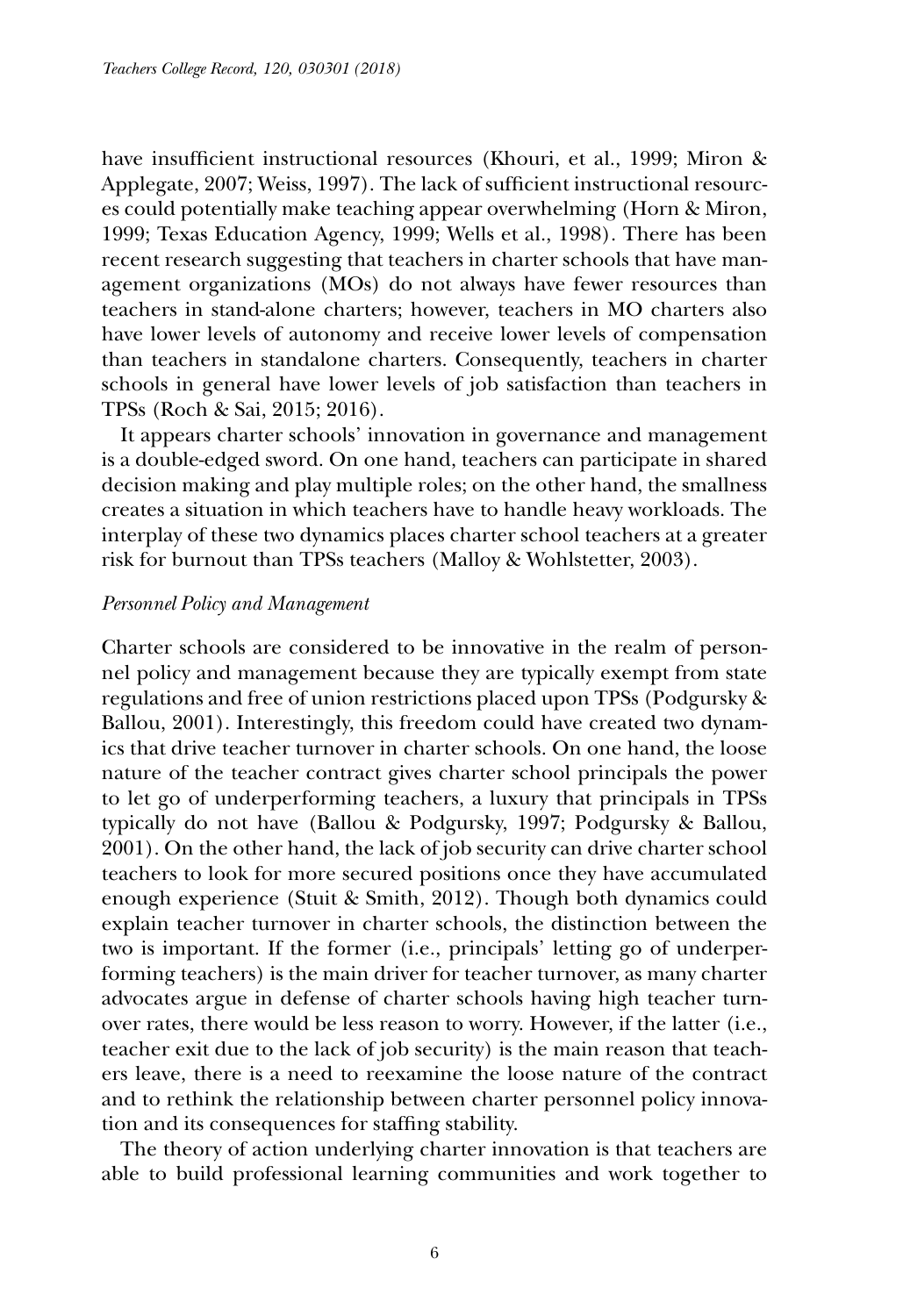influence favorable student learning outcomes which would be less likely to happen in the absence of a relatively stable teaching staff. Though there has not been extensive research on which of the two is the key driver for teacher turnover at charter schools, available evidence suggests that most teachers in charter schools leave because of a lack of satisfaction with certain aspects of the teaching conditions (e.g., lower salaries, fewer resources, less job security, heavy workload, less emotional support, etc.) (Roch & Sai, 2016). In other words, most charter school teacher turnover is dysfunctional (Miron & Applegate, 2007).

To summarize, the three prior accounts of charter school teacher turnover tend to emphasize either the individual (i.e., teachers' demographic characteristics) or the organizational (i.e., context, characteristics, working conditions, governance, and personnel policy) explanations for teachers' decisions to exit a school. In other words, prior accounts tend to focus on the main effects of individual or organizational factors. If we look at these factors closely, it appears quite possible that these different levels of factors (i.e., individual vs. organizational) interact with one another to impact teachers' decisions to leave or stay. For instance, research consistently shows that teachers who are young tend to leave. This finding has led to the belief that because charter schools tend to hire younger teachers, they face higher turnover than in TPSs. But research also shows that charter school teaching context is demanding (e.g., longer hours, more responsibilities, fewer resources, and more administrative chores). In addition, research shows that teachers who have reached marriage or childbearing age tend to leave (Stinebrickner, 1998). Consequently, it is quite possible that the effect of teacher characteristics, such as age, on teachers' decisions to exit charter schools could be conditioned by school context. In other words, younger teachers might in fact be less likely to exit charter schools than older teachers who have reached marriage or childbearing age.

The relationship between teacher's age and turnover can also be complicated from another perspective. Some studies have documented that teachers in charter schools are often younger than their peers in TPSs (e.g., Harris, 2007; Stuit & Smith, 2012) and the reason for the overrepresentation of young teachers in charter schools is complicated. Research on charter schools by Roch and Sai (2015, 2016) and others (e.g., Torres, 2014) have suggested that some charter schools (e.g., those managed by nonprofit MOs) may "rely on teachers who are energetic and able to work long hours" (Roth & Sai, 2016, p. 6), while charters managed by for-profit MOs appeared "particularly likely to seek to reduce personnel costs by hiring younger and less experienced teachers" (Roth & Sai, 2016, p. 6). Roth and Sai (2016) also pointed out that existing research on the relationship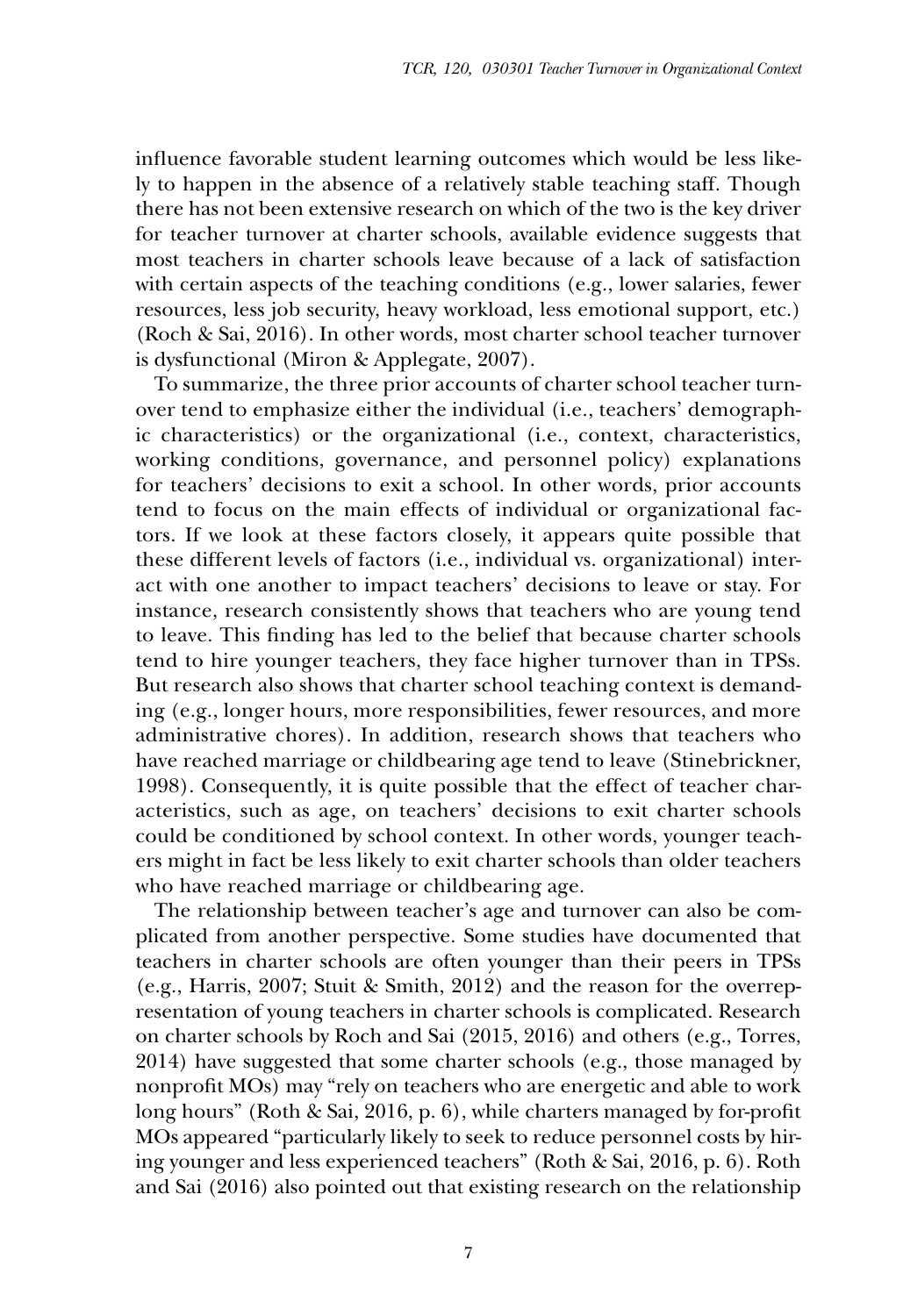between teachers' age or experience and teachers' level of job satisfaction tends to be mixed (low job satisfaction is one of the drivers of teacher turnover). These mixed findings might be due to the varied motivations for why younger teachers tended to go to charter schools, which highlights the nuanced relationship between age and teacher exiting school in different organizational contexts.

The possible interplay of age and organizational type is an important issue for investigation, because teachers who are older tend to be more experienced. The policy implication involves how to make working conditions conducive to teachers who need support once they reach the childbearing or marriage stage of life, if charter schools are to retain more experienced teachers. We intend to examine the possible interaction effect of age and organizational type in our study.

## Predictors of Teacher Turnover

Besides examining the possible interaction effect of teacher age and organizational type, we ask the following question: Conditioning on student and teacher characteristics, is there any difference in teacher turnover between charter schools and TPSs? If the answer is yes, the difference would suggest that something else might be going on that could explain the higher charter school teacher turnover compared to that of TPSs, which would lend further evidence to the important contextual effect of school organizations on teachers' decision to exit a school. We include in our analytic model teacher and school characteristics variables based on prior empirical studies on teacher turnover.

## *Teacher Characteristics*

We focus on the following three types of teacher characteristics variables: (1) teacher demographic backgrounds (gender, ethnicity, and age), (2) proxy measures of teacher quality and qualification (years of teaching experience, degrees, credential, and internship status), and (3) teacher specialty areas. Teachers of different demographic backgrounds may have different preferences for working conditions. It is also plausible they have different priorities when faced with the conflict between the family and teaching obligations. Teacher quality, qualification, and specialty, on the other hand, signal different opportunities as alternatives to teaching that teachers may have, depending on their levels of attractiveness defined by these measures.

*Gender, race/ethnicity, and age.* Prior studies on the relationship between gender and teacher turnover have produced mixed results. Some studies find that women had higher turnover rates (migration or attrition) than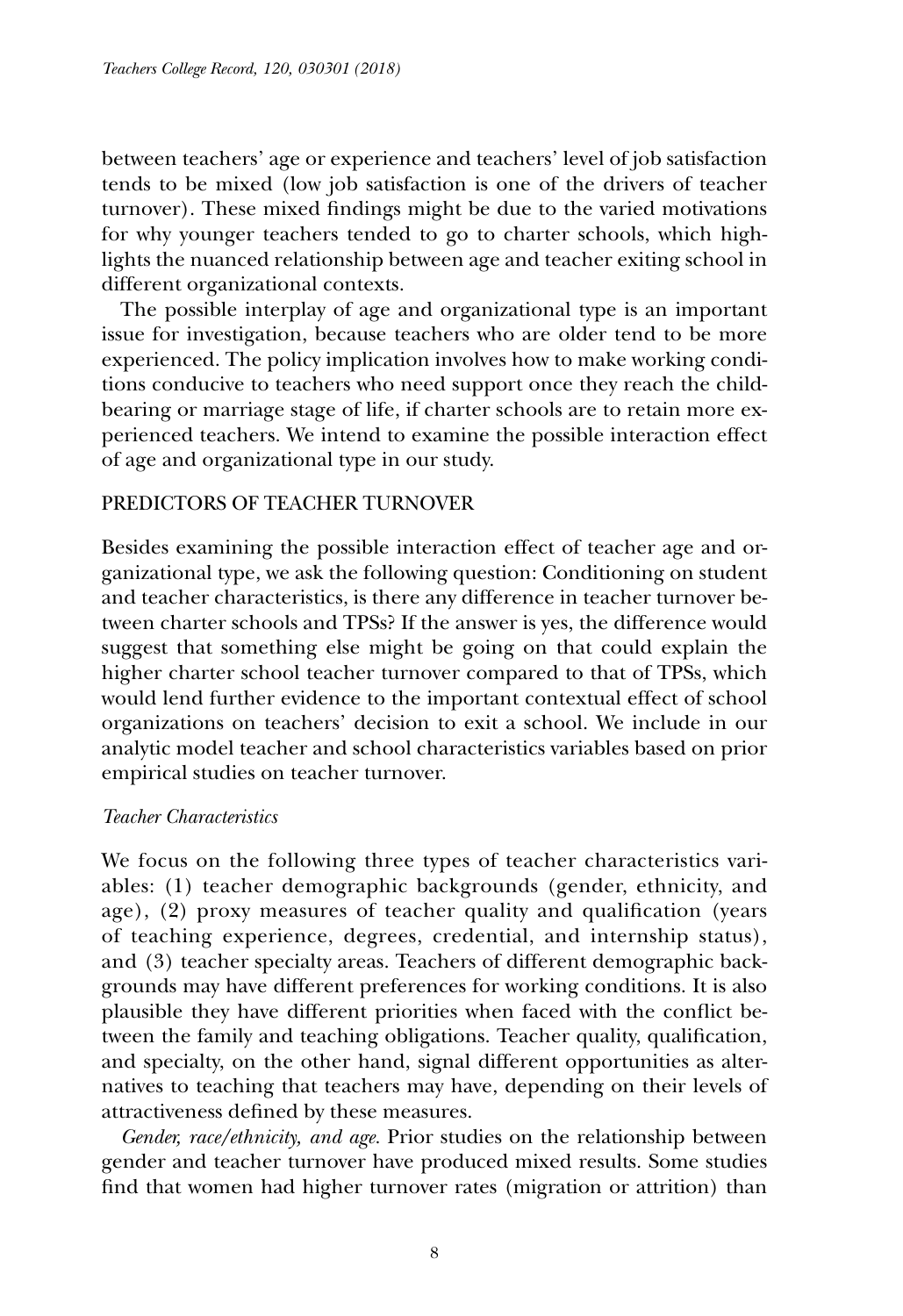did men (e.g., Ingersoll, 2001; Kirby, Berends, & Naftel, 1999), whereas other studies suggest that men are more likely to quit teaching or to transfer schools than women (e.g., Boyd et al., 2005; Ingersoll, 2001). Additionally, some research has found no gender differences in teacher turnover rates (e.g., Strunk & Robinson, 2006), while some scholars (e.g., Rees, 1991) have argued that men and women have similar exit behaviors before marriage but diverge after marriage due to childrearing and family obligations. It is possible, therefore, that patterns of exit behaviors may differ among men and women of different ages. We test this hypothesis in our model by incorporating interaction terms between gender and age indicators.

In contrast, the finding on the relationship between race/ethnicity, age, and teacher turnover is fairly consistent (Guarino et al., 2006). Studies have observed that minority teachers tend to have lower turnover rates than white teachers (Adams, 1996; Ingersoll, 2001; Kirby et. al., 1999). Similarly, younger teachers have higher attrition rates than older teachers until they reach retirement eligible age (Hanushek, Kain, & Rivkin, 2004; Ingersoll, 2001; Kirby et al., 1999).

*Years of teaching experience.* A U-shaped pattern of teaching experience and teacher turnover has been observed in various studies (Hanushek et al., 2004; Ingersoll, 2001). For instance, using data on more than 300,000 Texas elementary teachers between 1993 and 1996, Hanushek et al. (2004) found that teachers who exited Texas public schools were either young with fewer than 2 years of teaching experience (i.e., 0-2 years) or very experienced and near retirement (30+ years). Similar findings are also observed in additional studies (e.g., Ingersoll, 2001; Murnane & Olsen, 1990; Rees, 1991). These studies typically break years of teaching experience into different categories (e.g., 0–2, 3–5, 6–10, 11–30, and 30+) and include them in the model. One limitation of this approach is that by collapsing years of teaching experience into a limited numbers of categories, we run the risk of masking the true relationship between experience, teacher quality, and teachers' propensity to exit a school (Wiswall, 2011). We model years of teaching experience using a quadratic function.

*Degrees, credential, and internship status.* In general, research has found that better qualified teachers have higher turnover rates than less qualified teachers. Qualification has been typically measured by teachers' test scores on standardized examinations (e.g., ACT) (e.g., Lankford, Loeb, & Wyckoff, 2002). In our study, we use three proxy measures to signal teachers' quality and qualifications, namely, teachers' degrees, credential, and internship status, in addition to years of teaching experience discussed earlier.

Evidence regarding the relationship between degrees and teacher turnover has been mixed. Strunk and Robinson (2006) found no statistically significant relationship between teachers having advanced degrees and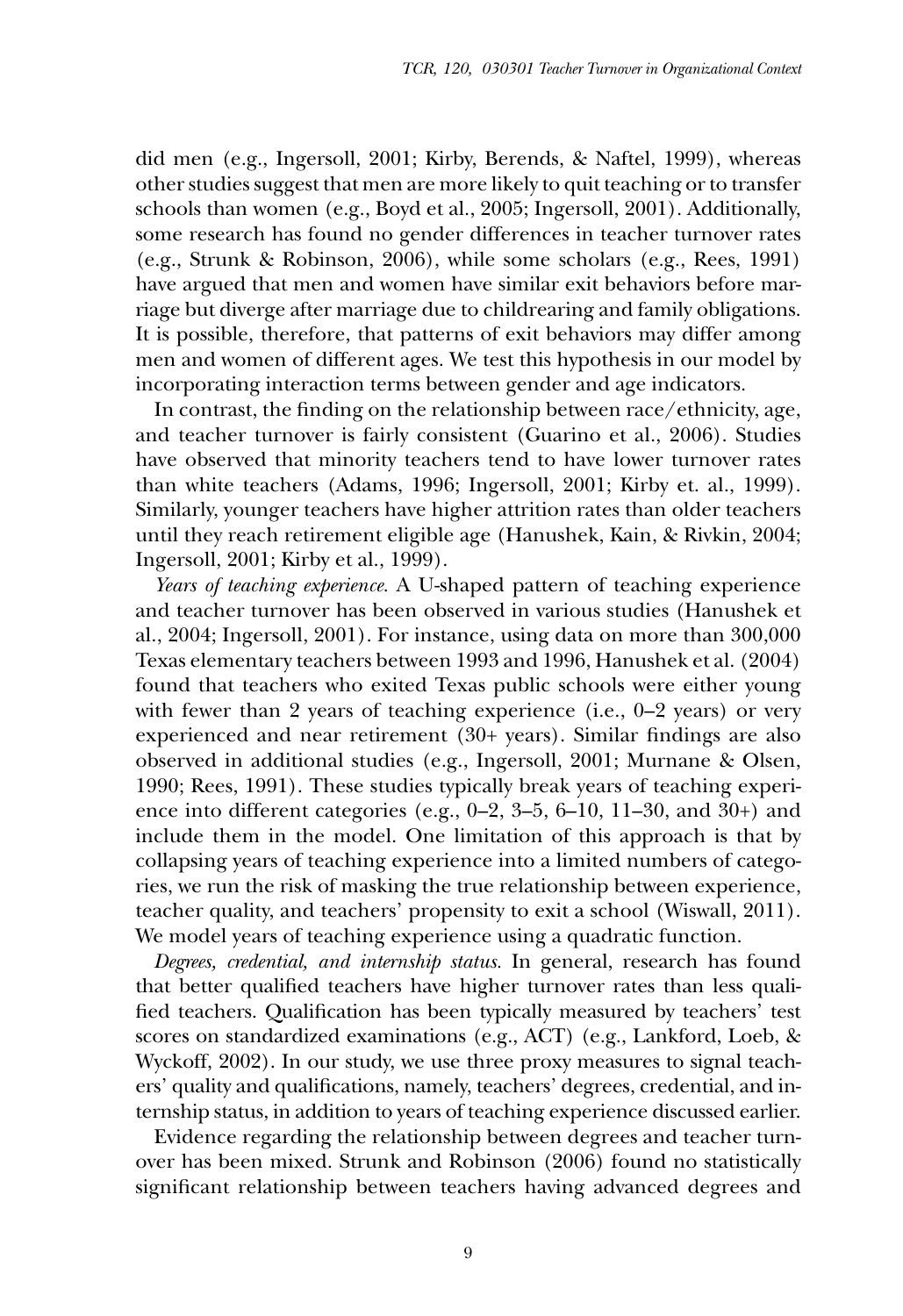their propensity to leave. Kirby et al. (1999) observed that teachers entering teaching with advanced degrees were more likely to leave than those entering teaching with bachelor's degrees or less. Adams (1996), however, showed that elementary teachers with bachelor's degrees were more likely to exit than those with graduate degrees, using data from a large district in Texas. It is possible that the relationship between degrees and teacher turnover vary by the schooling level (i.e., elementary vs. secondary). We test this plausibility by modeling the relationship between various factors and teacher turnover, separately, for elementary and secondary teachers.

Teachers' credential status and internship status have been used to approximate teacher quality. While we make no claim about the relationship between these variables and teacher effectiveness measured by students' standardized test scores, we include these variables in our model, to partly account for teacher qualification and partly for potential unobserved differences between teachers who have earned their credentials versus those who are still in the intern programs. Empirical studies of the relationship between credential, internship status, and teacher turnover are rather thin. Strunk and Robinson (2006) examined the relationship between the certification type (e.g., probationary, emergency, regular, etc.) and teacher turnover. They found no statistically significant difference in exit rates between regular teachers and emergency teachers. However, probationary teachers had slightly higher probability of attrition than regular teachers.

*Specialty areas.* Empirical studies have consistently shown that teacher subject specialty matters when considering teacher turnover rates. Specifically, research suggests that secondary science and math teachers are more likely to leave than elementary (Kirby et al., 1999) or other subject area teachers (Ingersoll, 2001; Murnane & Olson, 1990). In addition, research finds that special education teachers are more likely to leave than other subject teachers (e.g., Ingersoll, 2001). An exception is the study by Strunk and Robinson (2006), which did not find strong relationships between subject specialty and teacher turnover in any subject areas except for foreign language, controlling for teachers having certifications in their main areas of teaching.

Elementary teachers in the United States are typically trained as generalists (mostly with humanities majors), whereas secondary teachers normally need to have a major or equivalent amount of coursework in the subject area they teach. Teachers entering teaching with majors in mathematics, physical sciences, and engineering are typically placed at the secondary level, and they have better alternative opportunities than most elementary teachers. Except for special education teachers (because there is a shortage of such teachers), the potential opportunity alternatives likely differ for elementary and secondary teachers. We therefore run the models separately for elementary and secondary teachers.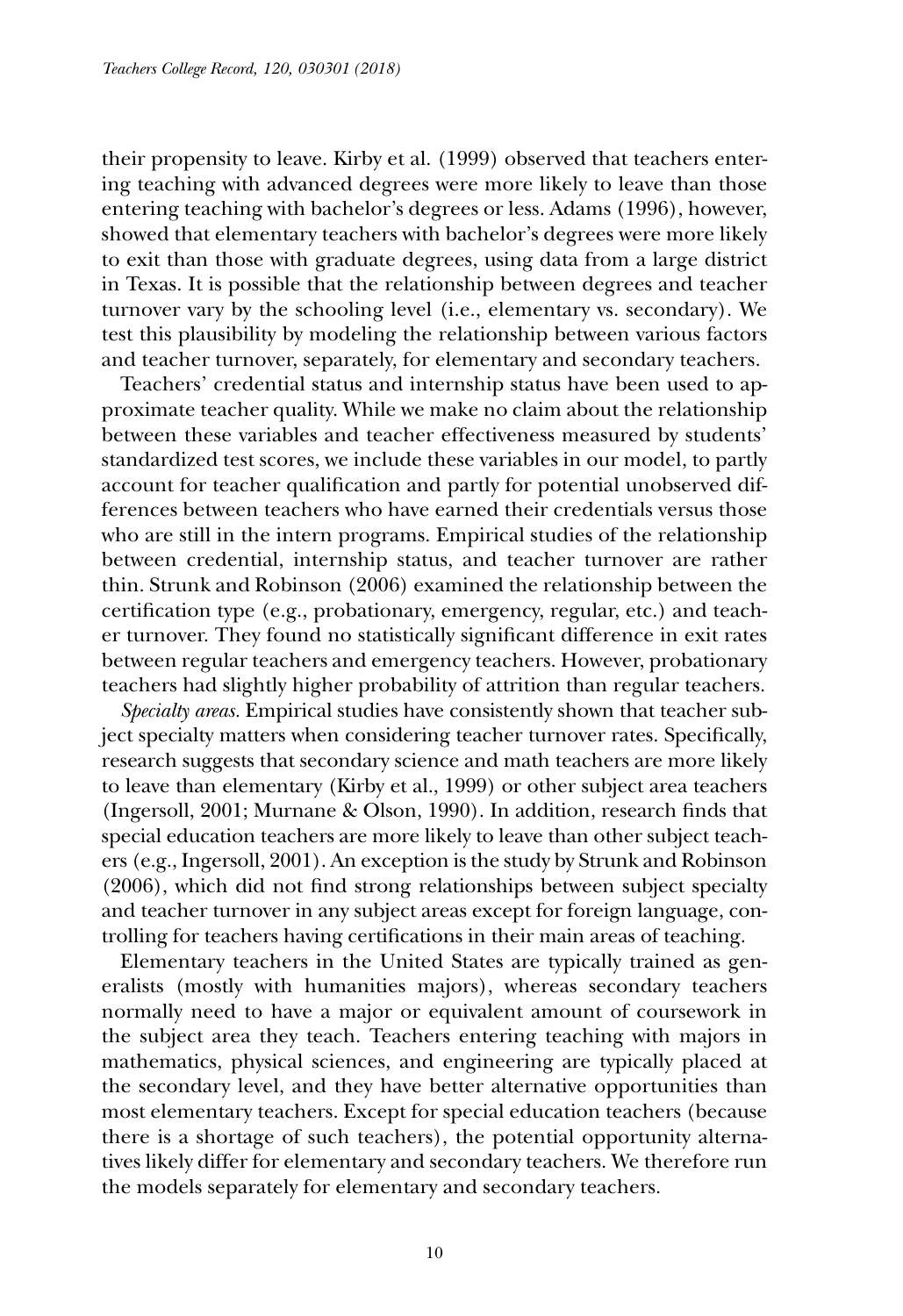## School Characteristics

In addition to the focus on individual teachers' characteristics, we also examine the characteristics of schools in which teachers work. Our study focuses on the set of school characteristics that have the most direct implications for teaching and learning and that have been empirically examined by different scholars in the past, including (a) students' social economic and demographic backgrounds (proportion of Title I students, proportion of Hispanic, proportion of African American students), (b) academic climate approximated through students' achievement level (proportion of students who scored below and far below basic on the accountability tests), (c) the ethnic composition of teachers (proportion of Hispanic teachers and proportion of African American teachers), (d) quality of the teaching force (average years of teaching experiences), (e) physical space (overcrowdedness), and (f) school type, which indicates different management and governance styles from traditional public schools (i.e., new school, charter, and magnet).

## Students' Social, Economic, and Demographic **BACKGROUNDS**

Research has consistently revealed that the rate of teacher turnover is higher in schools with higher proportions of low income and minority students than in schools with higher income and fewer minority students (Boyd et al., 2005; Hanushek et al., 2004; Shen, 1997; Smith & Ingersoll, 2004). This finding is common across studies that examined data from Georgia, New York, Texas, and Washington (Strunk & Robinson, 2006) and is consistent with the labor market theory (Guarino et al., 2006). In our study, we use proportions of title I, Hispanic, and African American students to index the types of students schools serve, which signal challenging conditions schools serving high-income and white students do not normally face. The more difficult the working conditions, the less attractive the schools are for teachers, which leads to higher teacher turnover rates.

*Academic climate: students' achievement level.* We use proportion of students who scored below basic and far below basic on the accountability tests as a proxy for general school academic climate for two reasons. First, research has found a direct relationship between the level of students' performance at a school and teacher turnover rates. Schools with low-performing students tend to have a higher teacher turnover rate than schools with high-performing students (Hanushek et al., 2004; Rees, 1991). Second, students' achievement levels may signal their intrinsic motivation and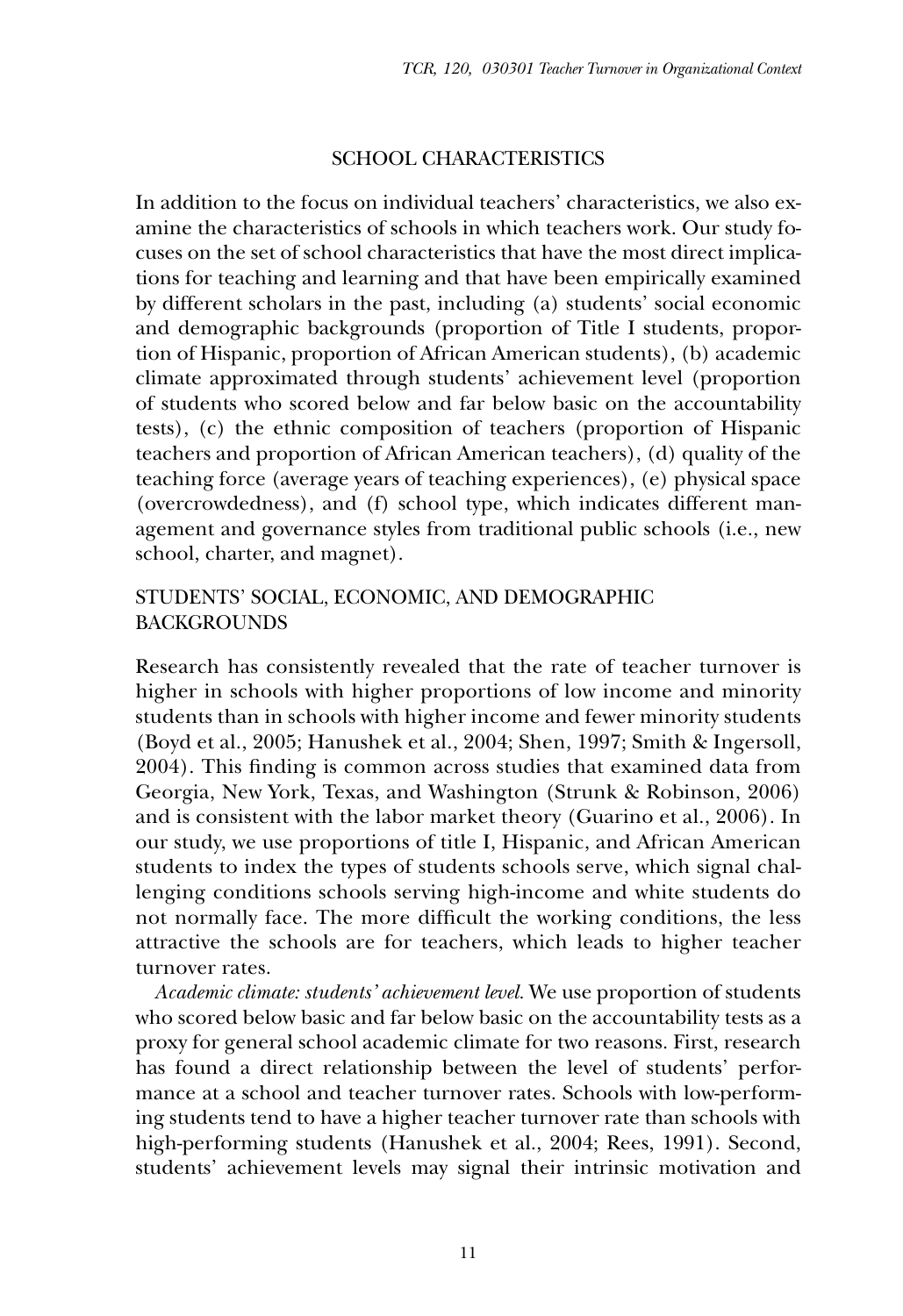learning habits. Students with very low academic achievement might have low intrinsic motivation to learn and unproductive disciplinary behaviors, which makes teaching less satisfactory for some teachers. Boe et al. (1997) found that student discipline problems and poor student motivation to learn accounted for about 35% of the public school teachers in their study sample (they used a national sample from the 1994–1995 Teacher followup to the 1993–94 Schools and Staff Survey) who left teaching. Given the current accountability system that pushes for tying teacher evaluation to students' performance, we think it important to include students' performance level in the model of teacher turnover rates. Teachers in schools with a high proportion of far below basic- and below basic-scoring students face challenges that teachers in higher performing schools do not, and this makes the teaching conditions less attractive than otherwise.

*Ethnic composition of teachers.* We include the ethnic composition of teachers at a school for several reasons. First, urban schools tend to have a high concentration of minority students. In contrast, the teaching force in the United States mostly consists of teachers from white, middle-class backgrounds (Zeichner & Cochran-Smith, 2005). Racial mismatch between students and teachers is common and has implications for teacher satisfaction. Satisfaction, in turn, has been found to be connected to subsequent teacher turnover (Renzulli et al., 2011; Whitener et al., 1997). Renzulli et al. (2011) showed that teaching in racially mismatched schools led to low levels of satisfaction, in particular, among white teachers. This finding is similar to what was found in earlier studies (e.g., Boyd et al., 2005; Imazeki, 2004; Hanushek et al., 2004; Scafidi et al., 2007). These studies suggest that white teachers tend to leave schools with a higher proportion of minorities for schools with a higher proportion of non-minorities. In contrast, African American teachers seem to prefer teaching in schools with a high proportion of African American and minority students.

Second, apart from the racial match or mismatch between students and teachers, we are also interested in testing how the racial match or mismatch between an individual teacher's racial identity and that of the teaching staff where the teacher works. As Strunk and Robinson (2006) argued in their study, the social identity theory holds that "individuals may choose employment opportunities where they can serve and work side by side with people of their own race/ethnicity" (p. 73). The empirical evidence on the racial match between teacher and teaching staff is scant and carries mixed findings. For instance, Bryk and Schneider (2002) showed through a case study in a Chicago elementary school where Hispanic and White students had a low level of trust with each other. Though it was unclear whether the mistrust has led to teacher turnover, it is plausible that mistrust among staff could result in less commitment to the school and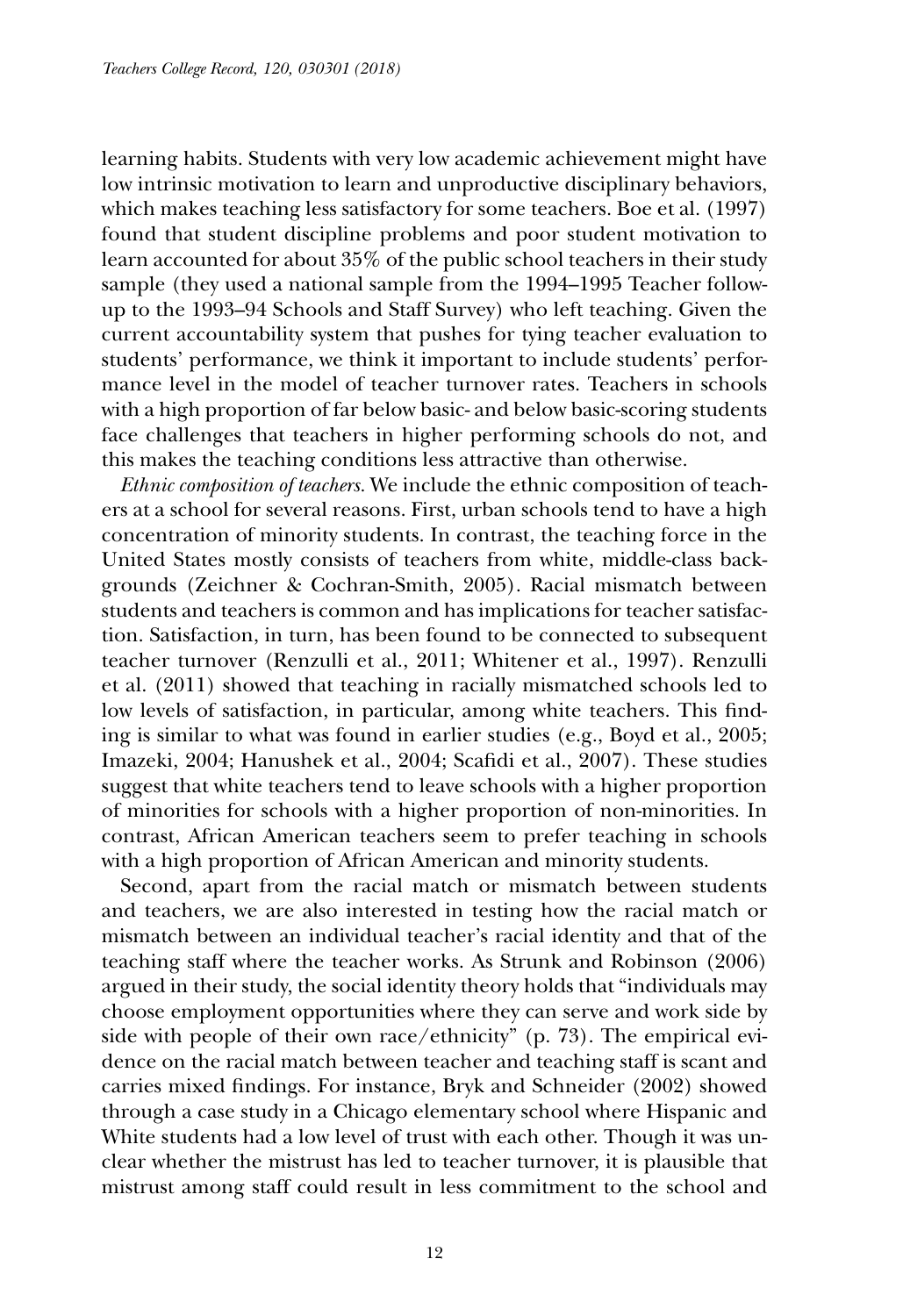subsequent turnover. Strunk and Robinson (2006), in contrast, found that an increase in the proportion of one's own race resulted in an increase in the likelihood of turnover for Asian and Hispanic teachers.

*Quality of the teaching force.* We calculated the mean years of teaching experience of teachers at a school and included it in our model to account for two aspects of the school context, namely, the overall teacher quality and the school's ability to retain experienced teachers. Previous research has found that teacher efficacy (measured by students' standardized test scores) increases after the first two years of struggle and then reaches a plateau around seven to ten years (Hanushek et al., 2004). This finding, however, is challenged by Wiswall (2011). Allowing a flexible nonparametric relationship between experience and teacher quality, Wiswall (2011) found that

. . . teaching experience has a substantial and statistically significant impact on mathematics achievement . . . a teacher with 30 years of experience has over 1 standard deviation higher measured mathematics effectiveness than new, inexperienced teachers, and about 0.75 standard deviations higher measured mathematics effectiveness than a teacher with 5 years of experience. (p. 2)

Research has also found that most teachers leave during their first two years of teaching (Hanushek et al., 2004; Ingersoll, 2001; Murnane & Olson, 1990). Furthermore, teachers tend to stay teaching in the same schools with fewer inexperienced teachers (Shen, 1997). These findings on the relationship between experience, teacher quality, and teacher retention have implications for teacher sorting across schools and for policies that aim to achieve a balanced distribution of high quality teachers across schools. It is important, therefore, to examine how the overall teaching quality at a school affects individual behaviors.

*Physical space: overcrowdedness.* Some research (e.g., Buckley, Schneider, & Yang, 2005) shows that the physical environment of schools (i.e., school facility quality) is an important determinant in teachers' decision to leave, even after taking into account other factors such as salary satisfaction. School facility quality covers a range of conditions (e.g., lighting, clean bathrooms, etc.). We focus on physical space as signaled by a "still overcrowded" index because school crowdedness is a challenging problem in the LAUSD. In fact, this problem has led to the new school construction program in an effort to address the overcrowded and dilapidated facility conditions. Our finding on the relationship between the crowdedness and teacher turnover has implications for the district's construction program.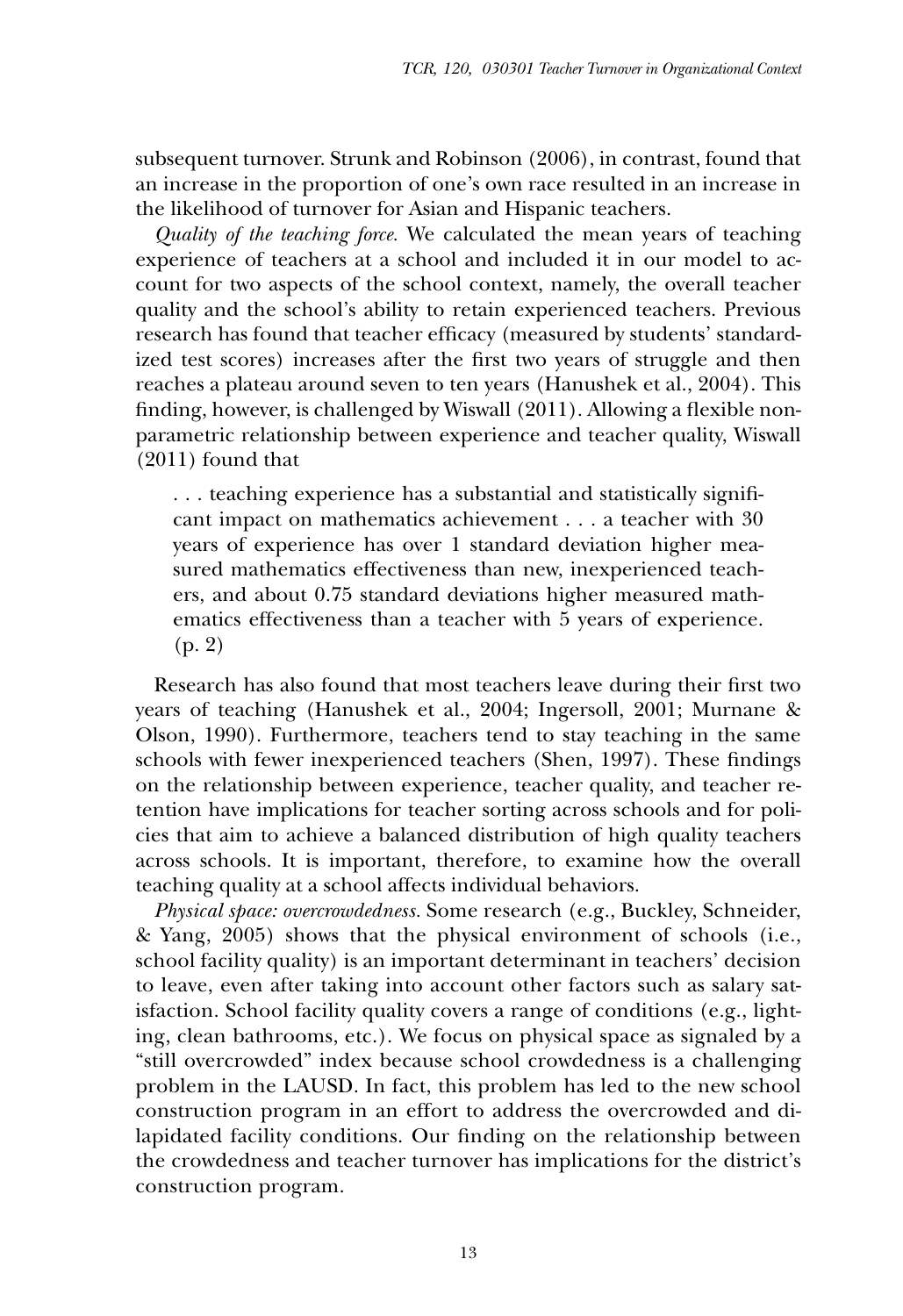Drawing upon prior theoretical accounts for teacher turnover between charter schools and TPSs and prior research on factors predicting teacher turnover, we developed a general explanatory model that may account for higher teacher turnover rates, including higher rates of exit observed in charter schools (see Figure 1). As shown in Figure 1, we postulate that the types of teachers whom different types of schools tend to hire are partly accountable for teacher turnover. In addition, school characteristics contribute to teacher turnover. Conditioning on teacher and school characteristics, we hypothesize that a strong association between school types and teacher turnover signals that something else is going on in these school organizations that has more to do with teacher turnover than teacher or student intake.





# Research Questions

Though our overarching research purpose was to examine teacher turnover between charter schools and TPSs in the LAUSD, we approached this task systematically by asking the following empirical questions:

- 1. How long does an average teacher teach at his or her first assigned school before leaving the school?
- 2. What individual teacher and school-organization characteristics are predictive of the risk of leaving the school?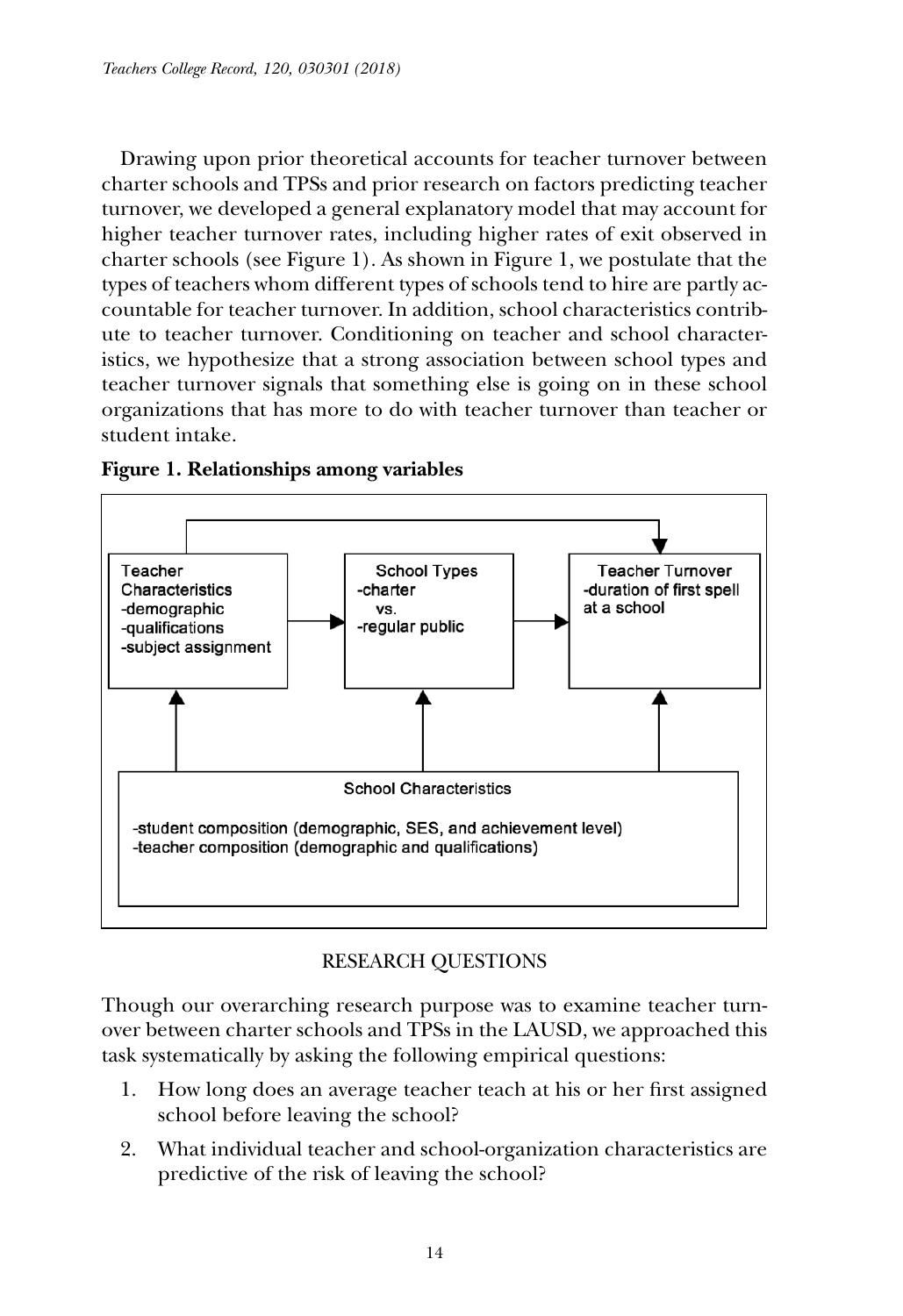3. Conditional on teacher and school-organization characteristics, does the risk of teachers leaving differ between those in charter schools versus TPSs for every time period we observed?

#### **METHODS**

## Data and Sample

We used a large sample of elementary (4,788) and secondary teachers (8,467) panel data (from 2002–03 to 2008–09) from the LAUSD. A little over 80% of the teachers in the elementary sample were female, and 61% of the secondary teachers were female. About 40% of the elementary and 47% of the secondary teachers were White. The average years of teaching experience was about 2 for both elementary and secondary teachers. Special education teachers accounted for 12% of the elementary and 15% of the secondary study sample, respectively. The LAUSD provides a unique opportunity to examine the teacher retention issue, because the LAUSD has more charter schools than any other district nationwide and thus represents one of the most important charter school markets in the United States (Newton et al., 2011). In addition, the LAUSD serves more than 640,000 students of diverse social, economic, cultural, and ethnic backgrounds and employs more than 25,000 teachers. The size, diversity, and charter momentum of the LAUSD make it an excellent setting in which to study teacher mobility issues in urban schools.

## **OUTCOME**

We followed Ingersoll's (2001) definition of turnover as teachers' exit from their teaching jobs in schools. While we acknowledge that differentiating types of exit may matter in certain contexts (e.g., comparing teaching versus other professions), these reasons matter little from the perspective of the school, because their departure affects and is affected by schools (Ingersoll, 2001). This perspective has been used in various empirical studies of teacher turnover (e.g., Kelly, 2004; Strunk & Robinson, 2006).

Our analysis focused on *whether* and *when* a teacher exits the first assigned school in the LAUSD. More specifically, for the teachers we observed who were hired by any of the schools in the LAUSD between years 2002–03 and 2008–09, we asked the following question: How long did a teacher stay teaching in the first assigned school before he or she exited? Therefore, the central outcome of our analysis focused on time to event, with event defined as teacher exiting the first assigned school.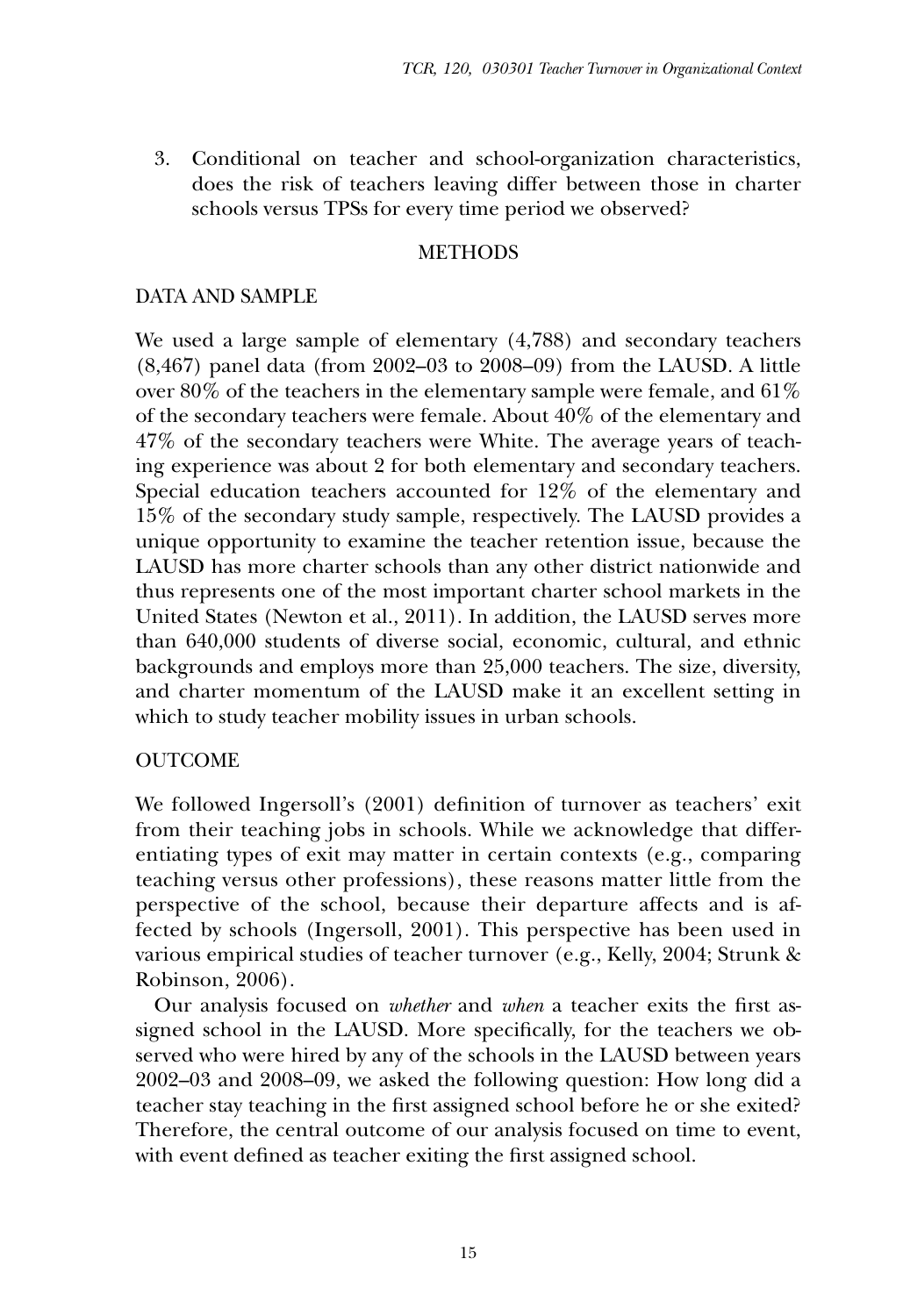## Explanatory Variables

Table 1 lists the explanatory variables along with the descriptive statistics used in our analysis. We arranged the variables by teacher and school characteristics.

| Variable                                                                                      |       | Elementary |       | Secondary      |  |
|-----------------------------------------------------------------------------------------------|-------|------------|-------|----------------|--|
|                                                                                               | Mean  | St. Dev    | Mean  | <b>St. Dev</b> |  |
| <b>Baseline Hazard Indicator Variables</b>                                                    |       |            |       |                |  |
| D1-Interval 1-2                                                                               | 0.253 |            | 0.264 |                |  |
| D2-Interval 2-3                                                                               | 0.173 |            | 0.158 |                |  |
| D3-Interval 3-4                                                                               | 0.111 |            | 0.090 |                |  |
| D4-Interval 4-5                                                                               | 0.064 |            | 0.050 |                |  |
| D5-Interval 5-6                                                                               | 0.025 |            | 0.015 |                |  |
| <b>Individual Teacher Characteristics</b>                                                     |       |            |       |                |  |
| Female-Teacher is female                                                                      | 0.858 |            | 0.615 |                |  |
| Ethnicity variables (reference group: white)                                                  |       |            |       |                |  |
| Hispanic-Teacher is Hispanic                                                                  | 0.355 |            | 0.278 |                |  |
| African American-Teacher is African American                                                  | 0.085 |            | 0.115 |                |  |
| Other ethnicity-Teacher is other ethnicity                                                    | 0.168 |            | 0.153 |                |  |
| Age variables (reference group: teacher between<br>$30$ and $50$ years)                       |       |            |       |                |  |
| Young-Teacher is younger than 30 years                                                        | 0.573 |            | 0.458 |                |  |
| Old-Teacher is older than 50 years                                                            | 0.050 |            | 0.099 |                |  |
| Experience-Teacher experience                                                                 | 2.359 | 1.592      | 2.162 | 1.457          |  |
| Experience squared-Teacher experience squared                                                 | 8.101 | 24.512     | 6.798 | 18.037         |  |
| Degree variables (reference group: bachelor's<br>degree)                                      |       |            |       |                |  |
| Less than Bachelor-Teacher does not have a bach-<br>elor's degree                             | 0.004 |            | 0.005 |                |  |
| Bachelor plus extra 30 hours units-Teacher degree<br>is bachelor's plus extra 30 hours units  | 0.250 |            | 0.200 |                |  |
| Master-Teacher holds a master's degree                                                        | 0.103 |            | 0.106 |                |  |
| Master plus extra 30 hours units-Teacher holds a<br>master's degree plus extra 30 hours units | 0.111 |            | 0.109 |                |  |

|  |  | Table 1. Variable Definitions and Descriptive Statistics |  |  |  |
|--|--|----------------------------------------------------------|--|--|--|
|--|--|----------------------------------------------------------|--|--|--|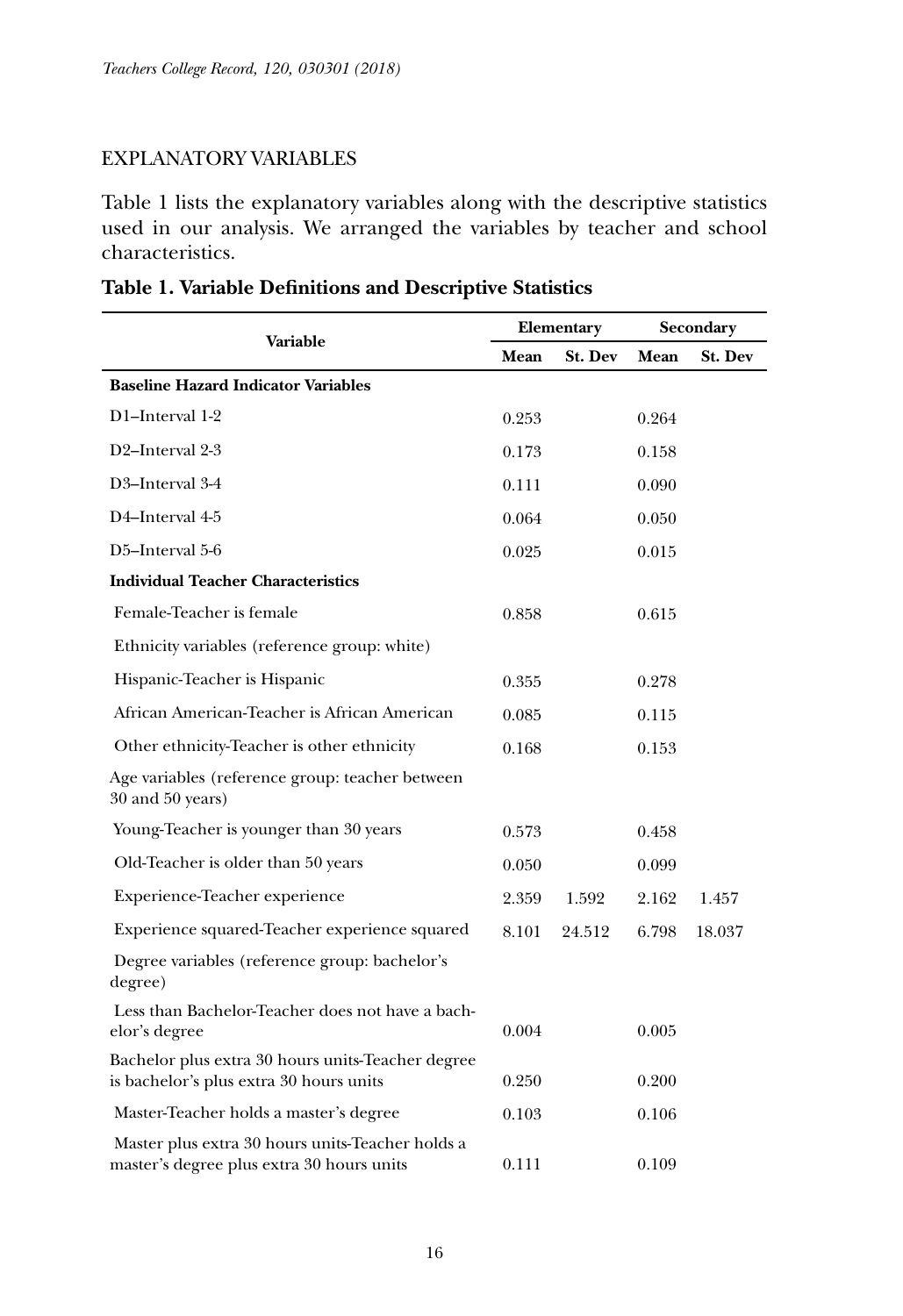| Variable                                                                                                                          |       | Elementary | Secondary |                |
|-----------------------------------------------------------------------------------------------------------------------------------|-------|------------|-----------|----------------|
|                                                                                                                                   |       | St. Dev    | Mean      | <b>St. Dev</b> |
| Doctorate-Teacher holds a doctorate                                                                                               | 0.008 |            | 0.018     |                |
| Full credential-Teacher has full credential                                                                                       | 0.847 |            | 0.656     |                |
| Intern-Teacher is an intern                                                                                                       | 0.159 |            | 0.287     |                |
| Teacher subject assignment variables (reference<br>group for elementary is non-special education and<br>for secondary is English) |       |            |           |                |
| Math                                                                                                                              |       |            | 0.131     |                |
| Science                                                                                                                           |       |            | 0.114     |                |
| Social science                                                                                                                    |       |            | 0.062     |                |
| Special education                                                                                                                 | 0.124 |            | 0.155     |                |
| Other subjects                                                                                                                    |       |            | 0.605     |                |
| <b>School Characteristics and Organizational Context</b>                                                                          |       |            |           |                |
| % Title 1-Percentage of Title 1 students                                                                                          | 0.860 | 0.256      | 0.667     | 0.323          |
| % Hispanic students-Percentage of Hispanic<br>students                                                                            | 0.725 | 0.264      | 0.708     | 0.246          |
| % African American students-Percentage of<br>African American students                                                            | 0.143 | 0.191      | 0.137     | 0.174          |
| % Low achieving students-Percentage of students<br>below and far below basic                                                      | 0.353 | 0.142      | 0.437     | 0.141          |
| Mean teacher experience                                                                                                           | 11.17 | 2.376      | 10.86     | 2.254          |
| Mean teacher experience squared                                                                                                   | 130.5 | 54.60      | 123.0     | 49.10          |
| Still overcrowded-Teacher teaches in a still over-<br>crowded school                                                              | 0.057 | 0.233      | 0.078     | 0.268          |
| New school-Teacher teaches in a new school                                                                                        | 0.031 | 0.173      | 0.063     | 0.244          |
| Charter-Teachers teaches in a charter school                                                                                      | 0.034 | 0.182      | 0.021     | 0.145          |
| Magnet-Teacher teaches in a magnet school                                                                                         | 0.019 | 0.137      | 0.021     | 0.144          |

*Statistical Model: Two-Level Discrete-Time Survival Analysis*

Our multilevel discrete-time hazard model, informed by prior scholars' work (Barber et al., 2000; Hedeker et al., 2000; Rabe-Hesketh & Skrondal, 2008; Reardon et al., 2002), can be specified as follows:

*Level 1 equation: teacher level.*

Logit  $(p_{ijk}) = \beta_{0k} + \beta_{1k} (X_i) + \beta_2$  (Time Period Indicators <sub>tj</sub>) (1) Where: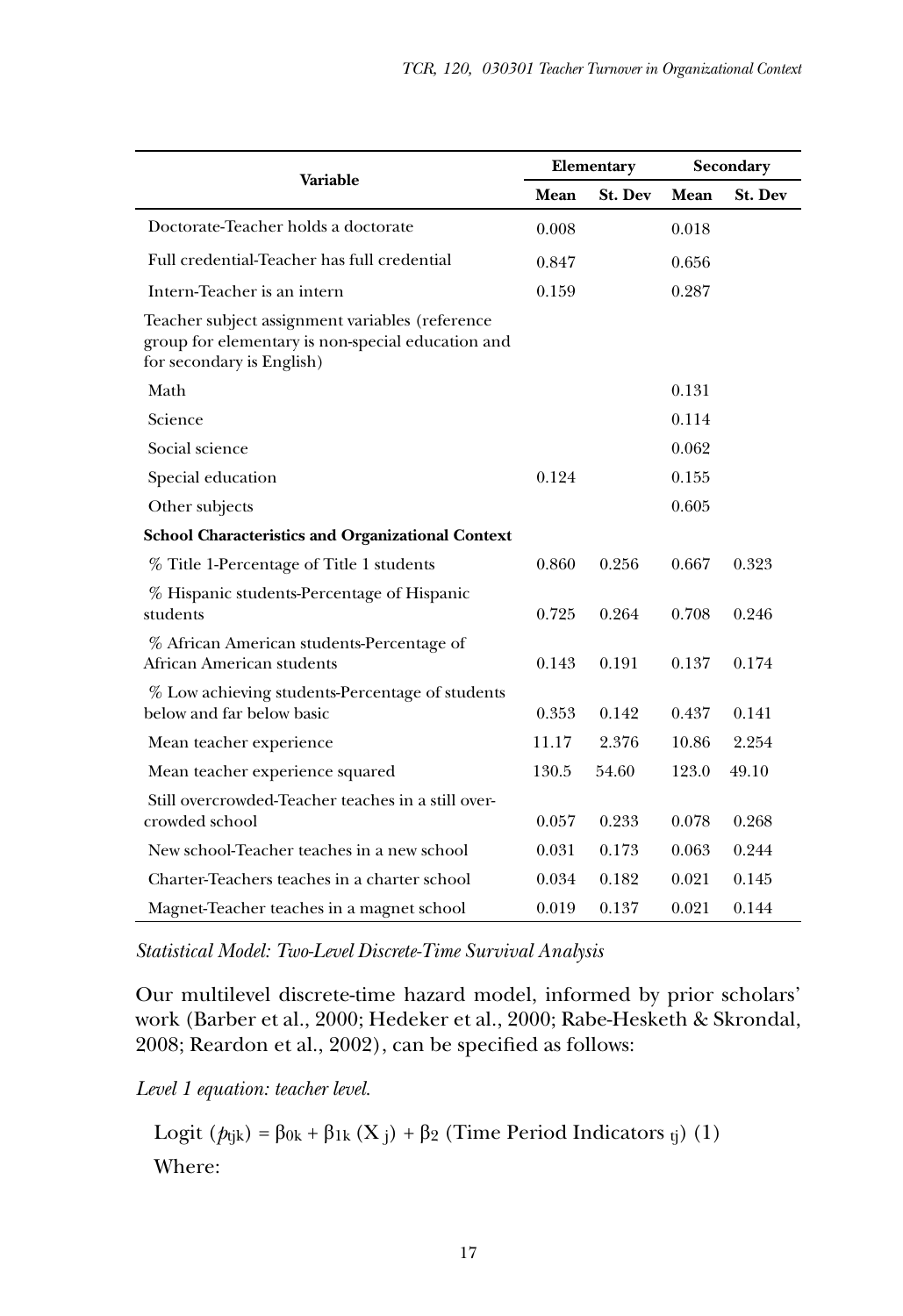- $p_{tik}$  represents the hazard of leaving for teacher *j* in school *k* during year *t* (given that he or she has not yet left);
- $β<sub>0k</sub>$  represents the average logit of hazard of leaving in school *k*;
- $X_i$  is a teacher level predictor (e.g., educational level);
- $\beta_{1k}$  is the regression coefficient that captures the relationship between a teacher level predictor variable,  $X_i$ , and outcome (i.e., logit hazard of leaving); and
- $\beta_2$  so on represents the effects of Time (i.e., Time indicator variable is used to capture the baseline hazard function of leaving).

Note that we use a general specification to describe the effect of time (i.e., a system of dummy predictors). In theory, we could also use polynomial functions (e.g., linear, quadratic, cubic, etc.) to capture the dependence of logit-hazard on time. Our decision to use a general formulation is due to the following two considerations: (1) we do not need to use many dummy variables because the time series were not long and, (2) as Singer and Willet (2003) pointed out, "the completely general specification of TIME provides an invaluable anchor on the continuum of goodness-of-fit" (p. 411).

*Level 2 equation: school level.*

| $\beta_{0k} = \gamma_{00} + \gamma_{01} (W1)_k + u_{0k}$ | (2) |
|----------------------------------------------------------|-----|
| $\beta_{1k} = \gamma_{10} + \gamma_{11} (W1)_k$          | (3) |
| $\beta_2 = \gamma_{20}$                                  | (4) |

and so on, where:

| $\beta_{0k}, \beta_{1k}$ | are the intercept and slope from the level-1 model; note<br>here we allow the intercept to vary randomly across<br>schools (see the random effect term: $u_{0k}$ );                                |
|--------------------------|----------------------------------------------------------------------------------------------------------------------------------------------------------------------------------------------------|
| $\gamma$ 00, $\gamma$ 10 | represent the mean of intercept and slope respectively;                                                                                                                                            |
| $(W1)_k$                 | is a school level variable (e.g., type of school);                                                                                                                                                 |
| $\gamma_{01}$            | are regression coefficients that capture the effects of<br>school-level variables (i.e., type of schools) on hazard;                                                                               |
| $\gamma_{11}$            | are regression coefficients that capture the cross-level<br>interaction between school-level variables (i.e., type of<br>schools) and the teacher level predictor $(X_i)$ effect on<br>hazard; and |
| $u_{0k}$                 | represent the residual or variability in $\beta_{0k}$ after taking<br>school characteristics into consideration.                                                                                   |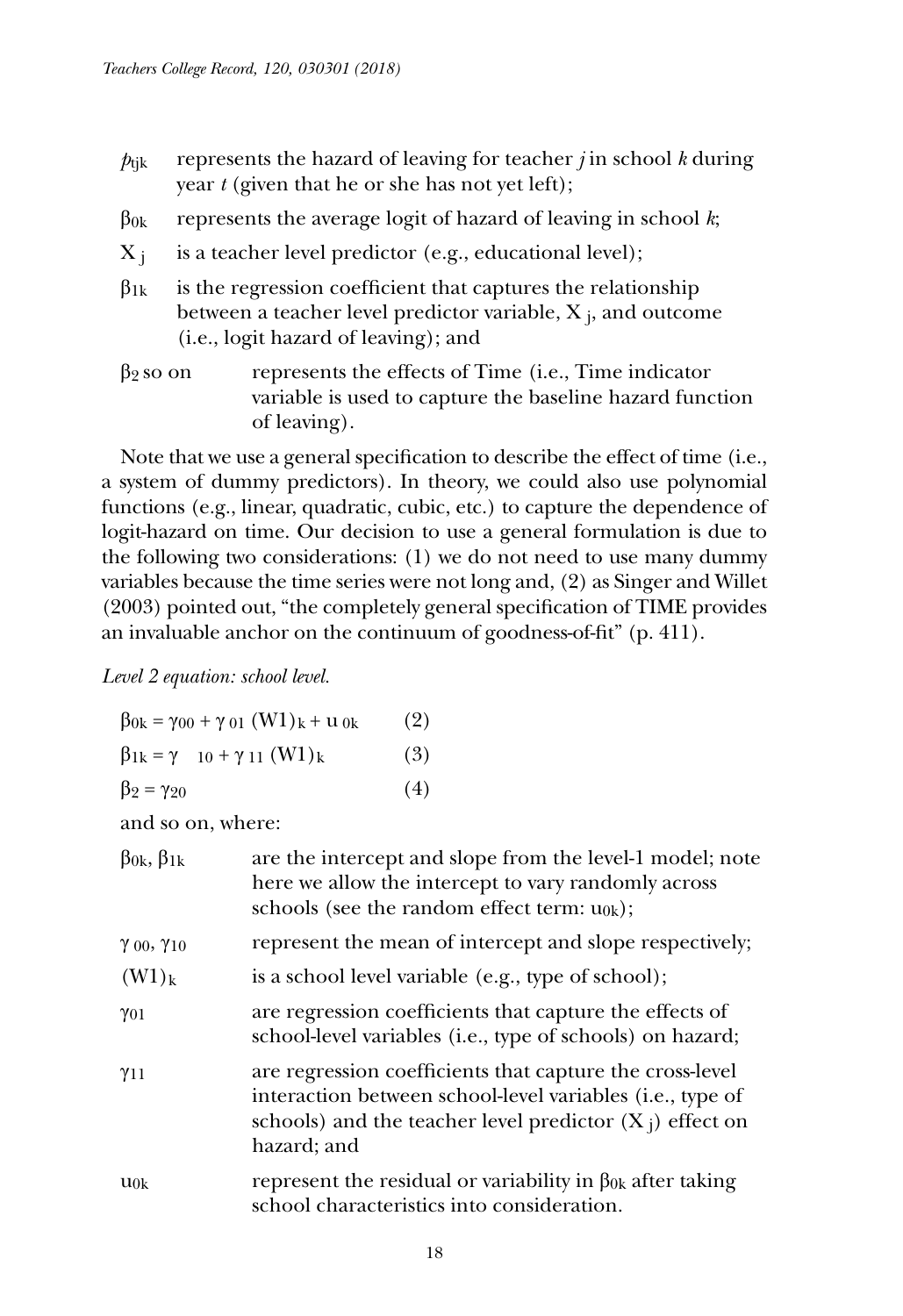We conducted all two-level discrete-time survival analysis using the xtlogit procedure available in STATA software.

#### Variable Centering

Variable centering is important in multilevel models, because choice of location for Level 1 predictors affect the meaning of Level 1 intercept in two-level models and the estimation of regression coefficients of Level 1 predictors (Castellano, Rabe-Hesketh, & Skrondal, 2014; Raudenbush & Bryk, 2002). We use group-mean centering for all teacher level predictors (i.e., Level 1). The group-mean centering defines the intercept as the logit of hazard for an average teacher in an average school. In addition, group mean centering produces unbiased estimators of the effect of teacher characteristics (for a technical discussion of our reasoning, see Raudenbush & Bryk, 2002, pp. 134-141). The choice of Level 2 centering (i.e., school level predictors) is not as critical as for the Level 1 predictors. Following Raudenbush and Bryk (2002), we use grand-mean centering for school level predictors.

#### **CENSORING**

*Left-censoring.* One point worth mentioning is that for teachers who were present in the data during the 2002–03 year (the first year of our observation period), the beginning of the observation period does not necessarily coincide with when a teacher is at risk for exiting a school for some of the teachers. This creates a potential left-censoring problem, in the sense that some of the teachers were already at risk of exiting before our observation started (2002–03). To remove the impact of potential left-censoring problem, we ran the models with a restricted teacher sample by excluding all 2002–03 teachers whose years of teaching experience in the LAUSD were greater than 1 at the time. Excluding these teachers ensured that teachers who were kept in our sample were most likely teaching in their first assigned LAUSD schools during 2002–03.

*Non-informative (right) censoring.* In addition, when our observation periods ended, there were teachers whose exit behaviors were not observed because our data collection ended. This is called right censoring and is the type typically encountered in practice. We conducted demographic analysis for teachers who left (i.e., uncensored cases) versus those who stayed when our data observation period ended (i.e., right-censored cases). The descriptive statistics suggest no systematic demographic differences in most key demographic variables (e.g., gender, ethnicity, age, years of teaching experiences, educational level, and subject areas) between uncensored and censored cases. Furthermore, right-censoring occurred because our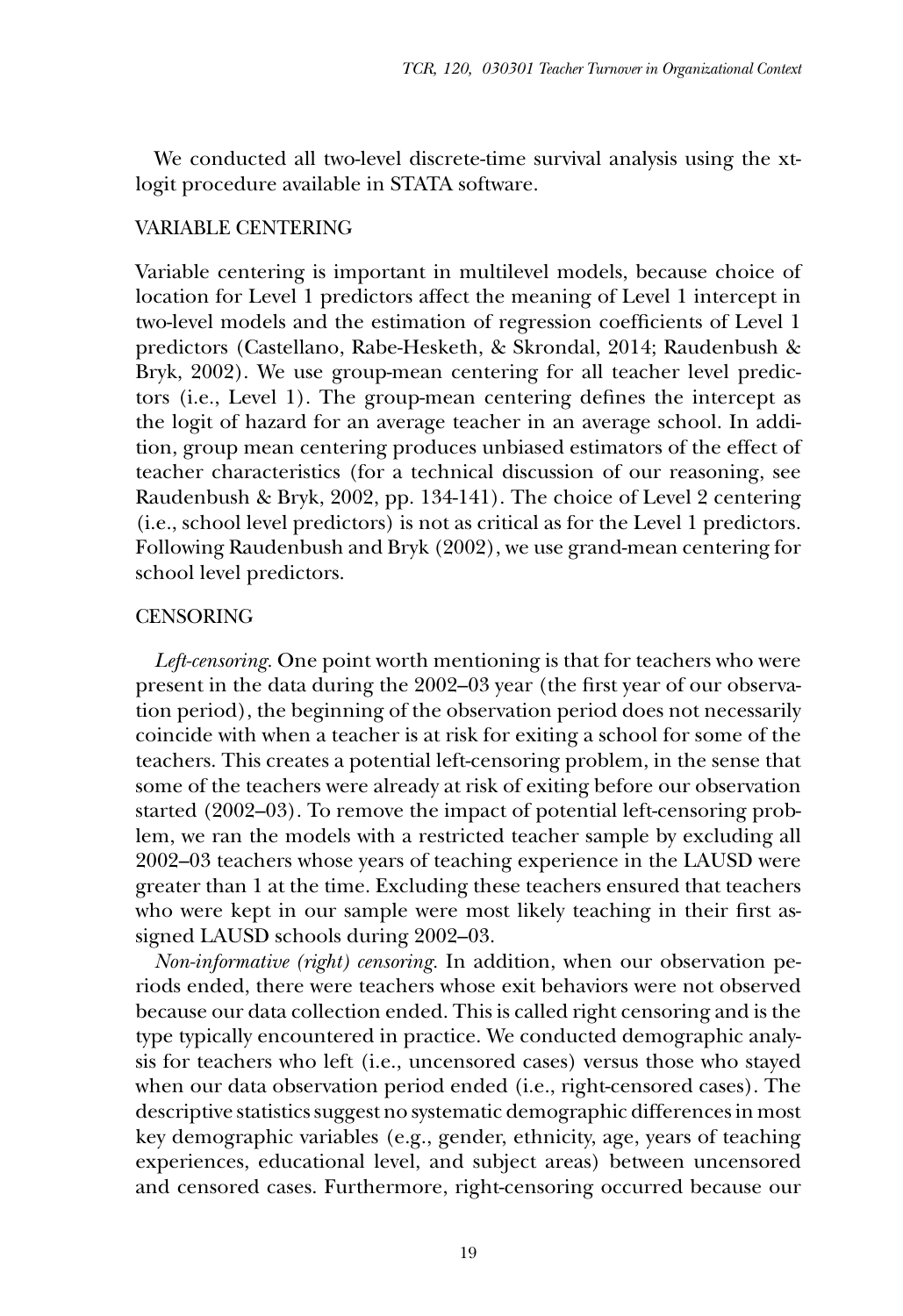data collection period ended, not because of actions taken by teachers in our study sample. Taken together, we can be confident that censoring is non-informative. Therefore, we assume that teachers who stayed after the censoring date are representative of those "who *would have remained in the study* had censoring not occurred" (Singer & Willet, 2003, p. 318).

## **RESULTS**

# How long does an average teacher teach at his or her first assigned school before leaving the school?

Tables 2 and 3 present data describing the career survival of 4,788 elementary and 8,467 secondary teachers at their first assigned schools, hired by the LAUSD, who were observed between 2002–03 and 2008–09. The numbers indicate whether or not, and if yes, when these teachers exited the first assigned schools between the first year of observation period and 2008–09, which was the last year of observation period. The first column, *year*, in Tables 2 and 3, refers not to the calendar year (e.g., 2002, 2003, etc.); rather, *year* refers to the year of teaching at the first assigned schools during the data collection period. For instance, *year* 1 is 2002 for those *first*  observed in 2002, 2003 for those hired in 2003, and so on.

| Year           | <b>Total</b> | Move  | Lost | <b>Stay</b> | Hazard |
|----------------|--------------|-------|------|-------------|--------|
|                | 4,788        | 1,033 | 519  | 3,236       | 0.216  |
| $\overline{2}$ | 3,236        | 631   | 365  | 2,240       | 0.195  |
| 3              | 2,240        | 417   | 373  | 1,450       | 0.186  |
| $\overline{4}$ | 1,450        | 222   | 376  | 852         | 0.153  |
| 5              | 852          | 123   | 401  | 328         | 0.144  |
| 6              | 328          | 49    | 279  | ٠           | 0.149  |

**Table 2. Descriptive Statistics of Elementary Teacher Hazard**

**Table 3. Descriptive Statistics of Secondary Teacher Hazard**

| Year           | <b>Total</b> | Move  | Lost  | <b>Stay</b>              | Hazard |
|----------------|--------------|-------|-------|--------------------------|--------|
|                | 8,467        | 2,239 | 1,223 | 5,005                    | 0.264  |
| $\overline{2}$ | 5,005        | 1,083 | 954   | 2,968                    | 0.216  |
| 3              | 2,968        | 587   | 728   | 1,653                    | 0.198  |
| $\overline{4}$ | 1,653        | 278   | 469   | 906                      | 0.168  |
| 5              | 906          | 169   | 466   | 271                      | 0.187  |
| 6              | 271          | 30    | 241   | $\overline{\phantom{a}}$ | 0.111  |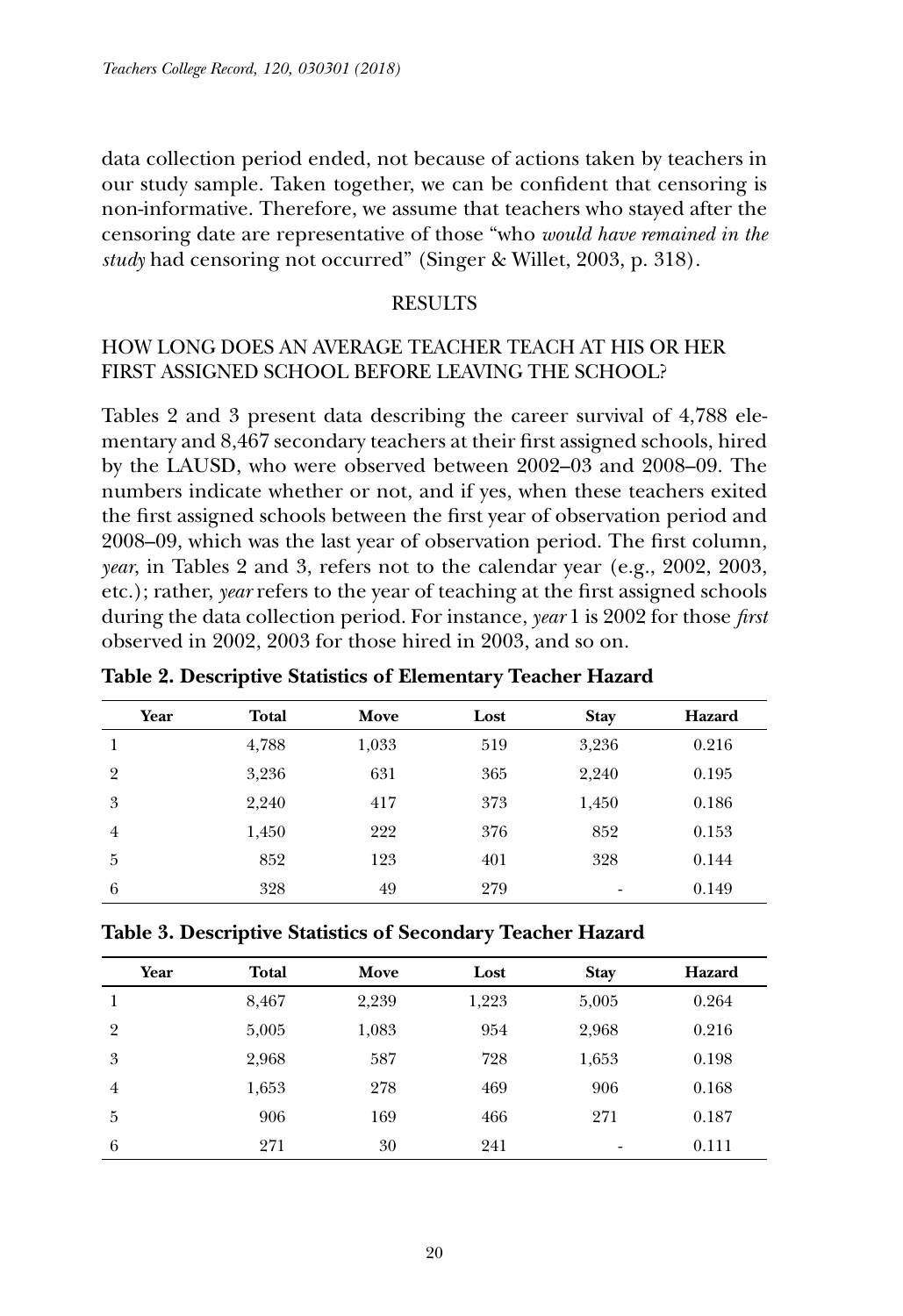As shown by the numbers under "hazard" column in Tables 2 and 3, both elementary and secondary school teachers were at the highest risk of leaving their initially assigned schools during the first year of teaching at their schools. This risk of exit in general decreases over time for both elementary and secondary teachers. In addition, the risk (i.e., the hazard probabilities) was slightly higher among secondary teachers than elementary teachers.

Based on the sample hazard probabilities, we can estimate the sample survival probabilities under the assumption of independent censoring. The estimated survival probabilities are calculated based on the hazard probabilities, where  $S(t_j) = [1-h(t_j)][1-h(t_{j-1})] \dots [1-h(t_1)]$  (Singer & Willet, 2003; p. 337). Figure 2 displays the estimated survival function based on the sample hazard function for both elementary and secondary teachers.



**Figure 2***.* **Survival function**

As can be seen in Figure 2, secondary teachers' survival probabilities were slightly but consistently lower than those of elementary teachers. Consequently, for the sampled teachers we observed between 2002–03 and 2008–09, the estimated median survival lifetime for secondary teachers was roughly 2.5 years, which was slightly shorter than the estimated median survival lifetime for elementary teachers (i.e., slightly over 3 years).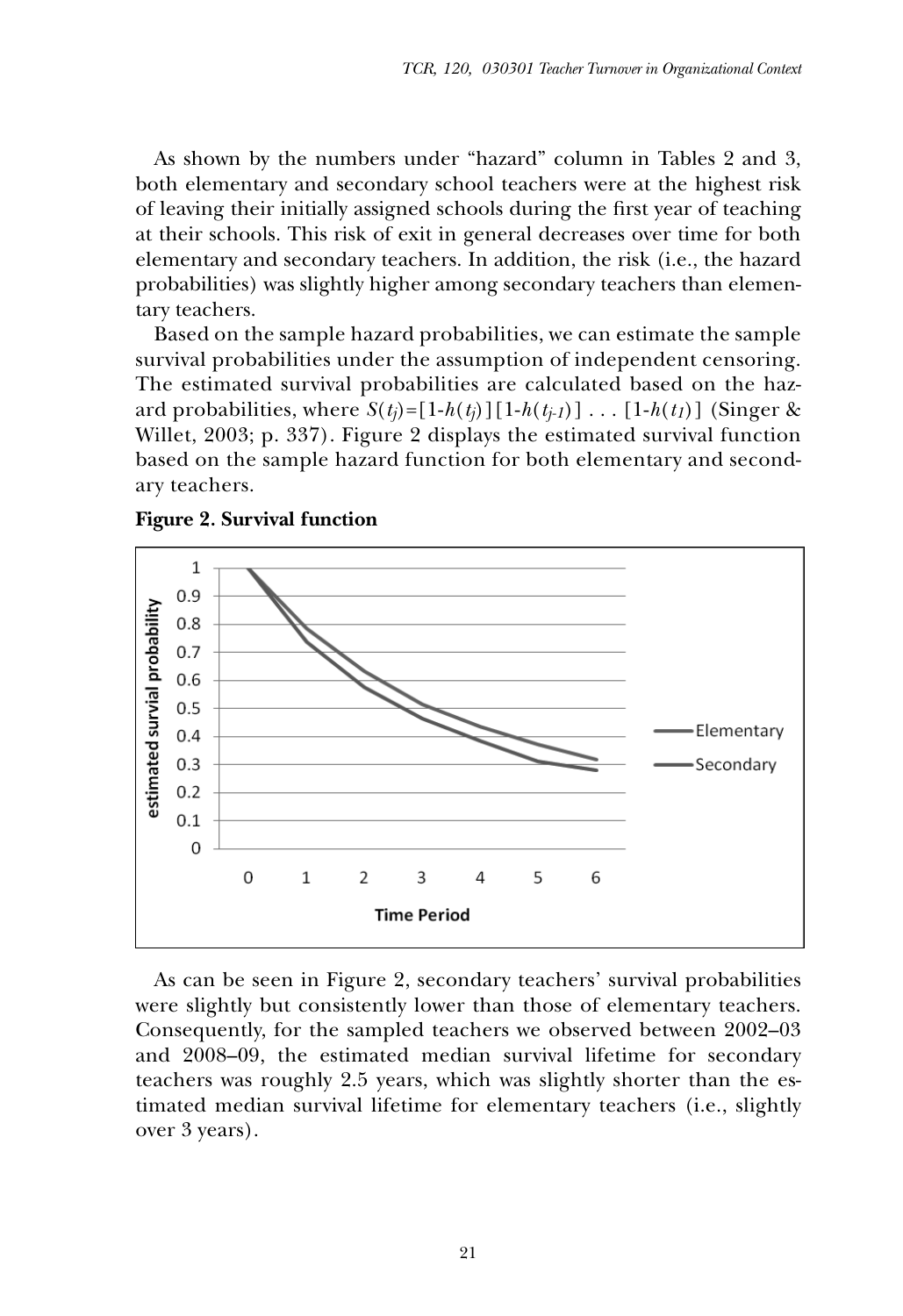# What individual teacher and school-organization characteristics are predictive of the risk of leaving the school?

## *Teacher Characteristics*

We examined three major categories of teacher characteristics, including their demographics, qualifications, and subject assignments. Many of our findings (Table 4) on the relationship between individual teacher characteristics and risk of leaving school are consistent with those reported by prior empirical research. For instance, for every time period, older teachers near retirement age are more likely to leave. Similarly, as teachers' years of experience increase, the risk of their leaving tends to increase. Secondary physical sciences teachers had higher risk of leaving than English language arts (ELA) teachers for every time period we observed, given wider career options.

| Variable                                   | Elementary |         | Secondary  |         |
|--------------------------------------------|------------|---------|------------|---------|
| Number of person-period observations       | $n=12,640$ |         | $n=18,773$ |         |
| <b>Baseline Hazard</b>                     |            |         |            |         |
| D1-Interval 1-2                            | $0.79***$  | (0.05)  | $0.84***$  | (0.04)  |
| D2-Interval 2-3                            | $0.70***$  | (0.05)  | $0.75***$  | (0.05)  |
| D3-Interval 3-4                            | $0.48***$  | (0.04)  | $0.56***$  | (0.05)  |
| D4-Interval 4-5                            | $0.39***$  | (0.04)  | $0.54***$  | (0.06)  |
| D5-Interval 5-6                            | $0.32***$  | (0.06)  | $0.30***$  | (0.06)  |
| Individual Teacher Characteristics         |            |         |            |         |
| Female                                     | 0.91       | (0.08)  | $0.90**$   | (0.05)  |
| Hispanic                                   | $0.75***$  | (0.07)  | $0.78***$  | (0.06)  |
| African American                           | 0.95       | (0.12)  | 0.98       | (0.08)  |
| Other ethnicity                            | 0.99       | (0.09)  | $0.85**$   | (0.06)  |
| Young                                      | 1.09       | (0.06)  | $1.09**$   | (0.05)  |
| Old                                        | $1.31**$   | (0.16)  | 1.07       | (0.08)  |
| Experience                                 | $1.08***$  | (0.02)  | $1.17***$  | (0.02)  |
| <b>Experience squared</b>                  | $1.00***$  | (0.001) | 1.00       | (0.002) |
| Degree: Less than bachelor                 | 4.81***    | (1.52)  | 2.04***    | (0.46)  |
| Degree: Bachelor plus extra 30 hours units | 0.95       | (0.06)  | $0.78***$  | (0.04)  |
| Degree: Master                             | $1.31***$  | (0.10)  | 1.05       | (0.07)  |
| Degree: Master plus extra 30 hours units   | 1.13       | (0.09)  | 1.02       | (0.07)  |

#### **Table 4. Two-Level Discrete-Time Survival Analysis Results**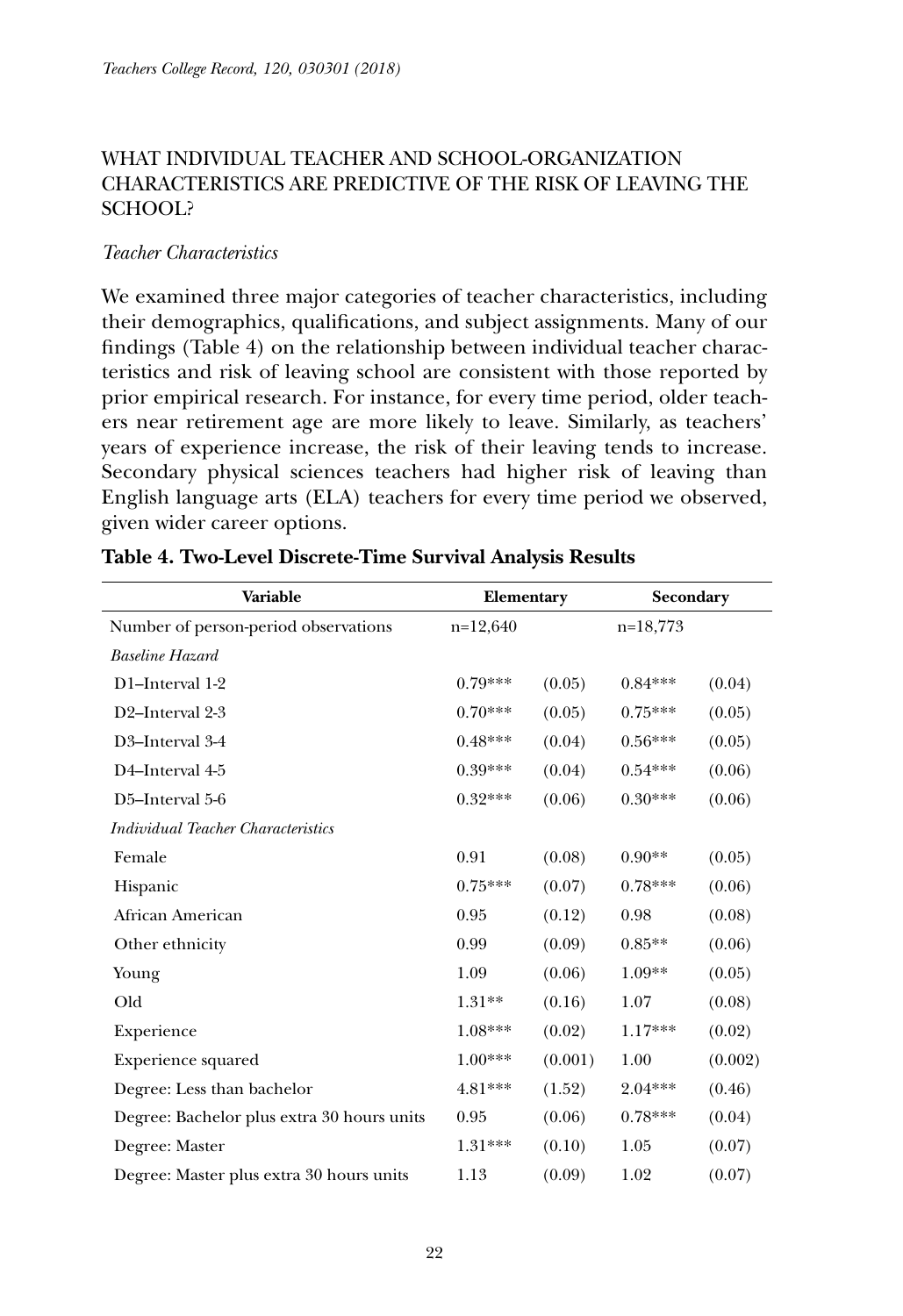| Variable                                       | Elementary |         | Secondary  |         |
|------------------------------------------------|------------|---------|------------|---------|
| Degree: Doctorate                              | 0.87       | (0.24)  | 1.08       | (0.15)  |
| Full credential                                | $0.67***$  | (0.06)  | $0.65***$  | (0.04)  |
| Intern                                         | $0.77***$  | (0.07)  | $0.70***$  | (0.04)  |
| Math                                           |            |         | 1.01       | (0.06)  |
| Science                                        |            |         | $1.22***$  | (0.07)  |
| Social science                                 |            |         | $0.83***$  | (0.06)  |
| Special education                              | $1.52***$  | (0.11)  | 1.01       | (0.06)  |
| Other subjects                                 |            |         | $0.82***$  | (0.04)  |
| <b>School Characteristics</b>                  |            |         |            |         |
| $\%$ Title 1                                   | 0.99       | (0.17)  | $1.17**$   | (0.09)  |
| %Hispanic students                             | 0.77       | (0.20)  | 1.04       | (0.18)  |
| %African American students                     | 1.14       | (0.31)  | $1.74**$   | (0.41)  |
| %Low achieving students                        | $2.18**$   | (0.75)  | $2.24***$  | (0.58)  |
| Mean teacher experience                        | 1.23***    | (0.02)  | 1.09***    | (0.02)  |
| Mean teacher experience squared                | $1.01**$   | (0.004) | $0.99***$  | (0.003) |
| Still over crowded                             | 1.09       | (0.13)  | $0.86*$    | (0.08)  |
| School Organizational Context (School Type)    |            |         |            |         |
| New school                                     | 0.80       | (0.14)  | $1.23*$    | (0.15)  |
| Charter                                        | $1.35*$    | (0.22)  | 3.93***    | (0.72)  |
| Magnet                                         | 0.81       | (0.18)  | 1.13       | (0.20)  |
| <b>Teacher Level Interactions</b>              |            |         |            |         |
| Hispanic*Young                                 | $0.81*$    | (0.10)  | 0.87       | (0.09)  |
| African American*Young                         | $0.68**$   | (0.12)  | 0.83       | (0.11)  |
| Other ethnicity*Young                          | $0.78**$   | (0.10)  | 1.00       | (0.10)  |
| Hispanic*Old                                   | 1.43       | (0.41)  | 1.25       | (0.25)  |
| African American*Old                           | 0.94       | (0.30)  | 1.18       | (0.24)  |
| Other ethnicity*Old                            | 1.56       | (0.44)  | 1.07       | (0.20)  |
| Female*Young                                   | 0.96       | (0.14)  | $1.14*$    | (0.095) |
| Female*Old                                     | 0.71       | (0.19)  | 1.05       | (0.14)  |
| School Teacher Cross-Level Interactions        |            |         |            |         |
| %Hispanic students*Hispanic                    | 1.07       | (0.27)  | $0.64**$   | (0.13)  |
| %African American students*African<br>American | 0.76       | (0.26)  | 0.67       | (0.18)  |
| Charter*Young                                  | $0.57**$   | (0.15)  | 0.83       | (0.23)  |
| Intraclass correlation                         | $0.024***$ |         | $0.023***$ |         |

 $* < 10, ** < 0.05, ** < 0.01$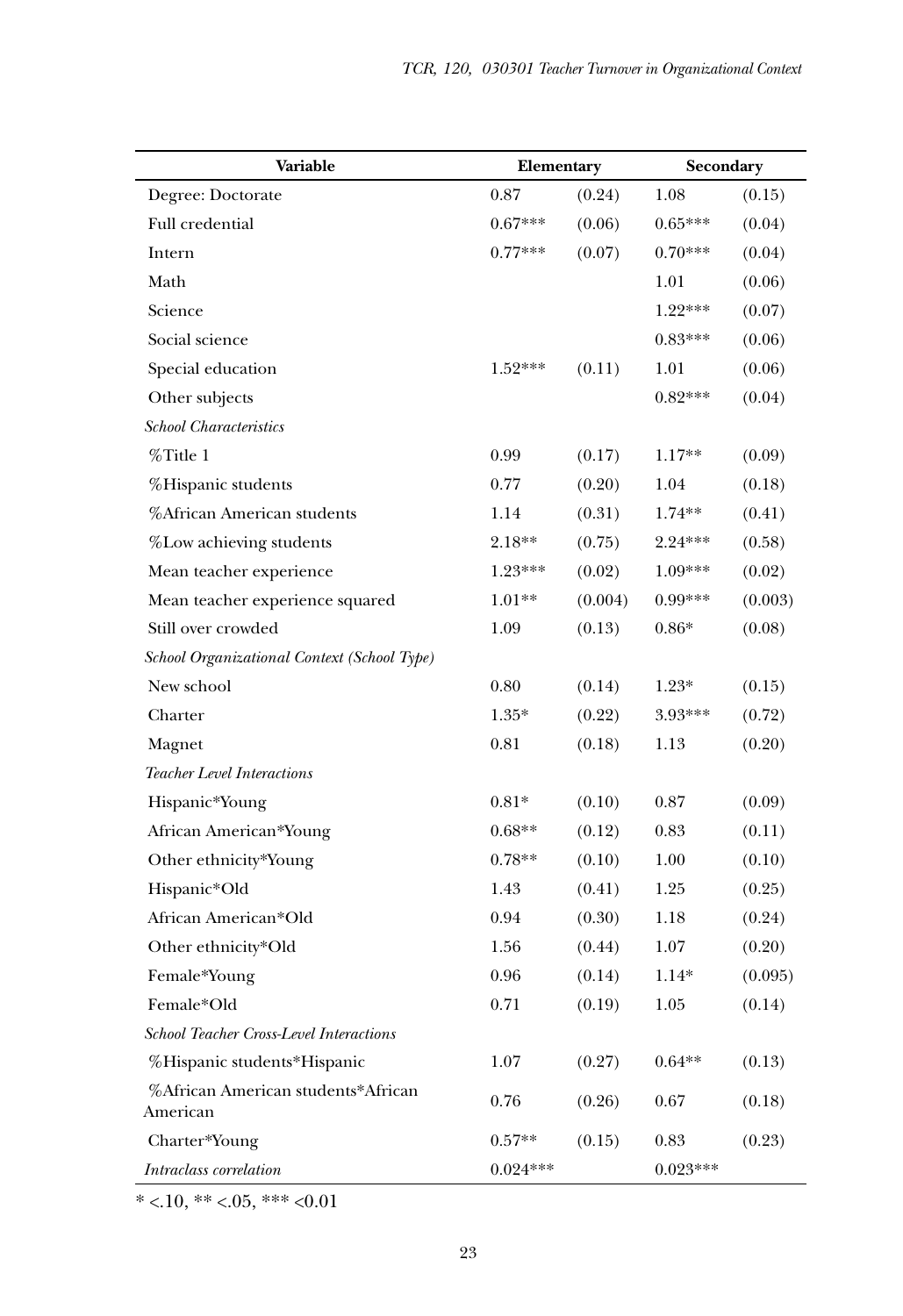With regard to teacher ethnicity, research literature generally indicates that minority teachers are less likely to leave teaching than are their White peers. We found some subtle differences among teachers of different ethnic backgrounds. Specifically, we found that elementary Hispanic teachers had lower propensity for leaving their schools than their White counterparts for every time period we observed. The odds of leaving for Hispanic teachers were 25% lower than those for White teachers (odds ratio: .75; *p* value: .003). African American or teachers of other ethnic backgrounds did not differ significantly from their White colleagues in their propensity for leaving a school. These patterns of relationship observed at the elementary level between a Hispanic or African American teacher and his or her propensity for leaving a school hold, for the most part, at the secondary level (odds ratios: .78, .98; *p* values: .001, .81 respectively). The odds of leaving for secondary teachers of other ethnic backgrounds, however, were about 15% lower than the odds of leaving for White teachers (odds ratio, .85, *p* value: .03).

Similarly, we found some subtle differences with regard to teacher assignments, in particular, special education teachers. Because elementary teachers are often trained as generalists and teach every subject at the elementary level, we could compare only one assignment group with others, namely, the special education teachers with everyone else. As shown in Table 4, special education teachers had higher propensity to exit a school than other teachers (odds ratio: 1.52;  $\beta$  value: .001). In other words, the odds of leaving, for special education teachers, were about 52% higher than for general elementary teachers for every time period we observed.

At the secondary level, teacher assignments are subject-specific. In our analysis, we focused on the following subject assignment areas: ELA, social sciences, physical sciences, mathematics, special education, and other subjects. ELA teachers were the reference group. Results in Table 4 indicate that compared to ELA teachers, physical sciences teachers had higher propensity for exiting schools (odds ratio: 1.22; *p* value: .001). Specifically, the odds of leaving for physical sciences teachers were 22% higher than those for ELA teachers for every time period we observed. This is not surprising, because based on the utility maximization theory, physical sciences teachers have more career options than ELA teachers. In contrast, social sciences and other subject assignment teachers tend to have lower odds of leaving, about 17% and 18% lower than those for ELA teachers (odds ratios for social sciences and other subjects: .83, and .82 respectively; *p* values: .006 and .001 respectively). Surprisingly, no statistically significant difference was observed in odds of leaving between mathematics, special education, and ELA teachers at the secondary level (see Table 4).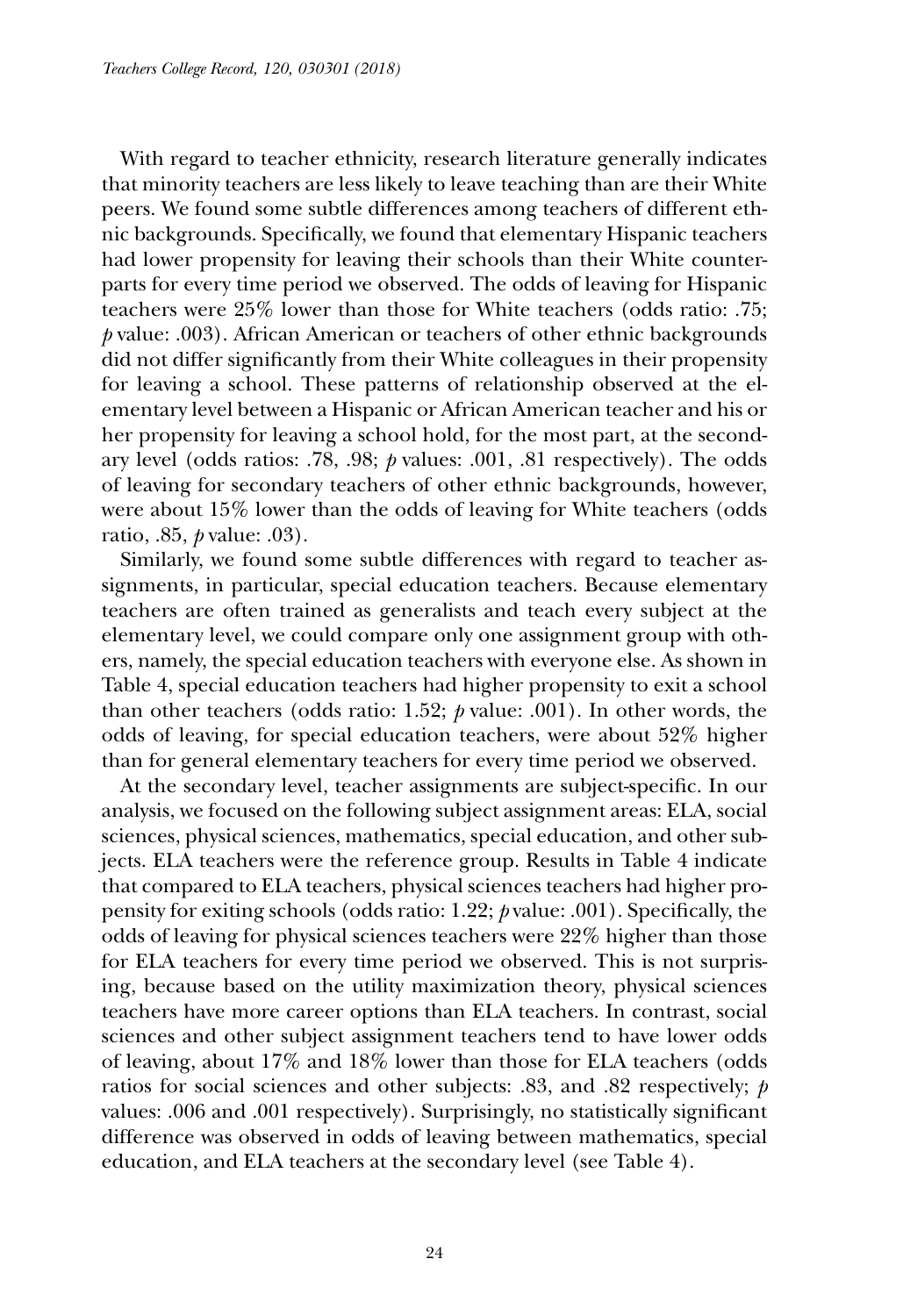#### School Characteristics

#### *Student Composition*

We examined school demographic characteristics in terms of poverty level (i.e., proportion of Title I students) and demographic populations (i.e., proportion of Hispanic and African American students). Results in Table 4 show these three aspects of the social, economic, and demographic backgrounds of students at a school were not related to teacher turnover at the elementary level but were related to teacher turnover at the secondary level. Specifically, teachers in schools with a 1-unit higher proportion of Title I students had about 17% higher odds of leaving than teachers in schools with an average proportion of Title I students, holding constant other factors (odds ratio, 1.17; *p* value, .045). Schools with a higher proportion of African American students also saw higher teacher turnover than those with a lower proportion of African American students. The odds of teachers leaving schools with a 1-unit higher proportion of African American students were as about one and three quarters as the odds of teachers leaving in schools with an average proportion of African American students, other things being equal (odds ratio, 1.74; *p* value, .019).

*Academic climate.* We used proportion of students who scored far below basic and below basic on the California reading standards tests as a proxy for the academic climate at a school. Prior research shows when teachers move within a school system, they tend to move from lower performing schools to higher performing ones (Hanushek, Kain, & Rivkin, 2004; Rivero, 2015), and new teachers are less effective than the experienced ones they replace on average (Rockoff, 2004; Harris & Sass, 2011; Papay & Kraft, 2015). Results in Table 4 suggest that the achievement level of students at a school was a statistically significant predictor of teacher turnover at both the elementary and secondary levels. Specifically, the odds of teachers leaving schools with 1-unit higher proportion of students who scored far below basic or below basic were more than twice that of teacher leaving in schools with average proportion of students who scored far below or below basic on the state standards tests (odds ratios, 2.18 and 2.24, respectively; *p* values .024 and .002, respectively). These results showed a consistent relationship between a school's academic climate and teacher turnover for every time period observed, supporting the notion that school context is one of the key drivers for teacher turnover.

*Racial match.* Building on the existing theory and empirical studies (e.g., Renzulli et al., 2011), we also tested the potential impact of the racial match or mismatch both in terms of the teacher-to-student and the teacher-to-teacher racial match at a school. Specifically, we tested the interaction terms between a teacher's ethnic background and proportions of students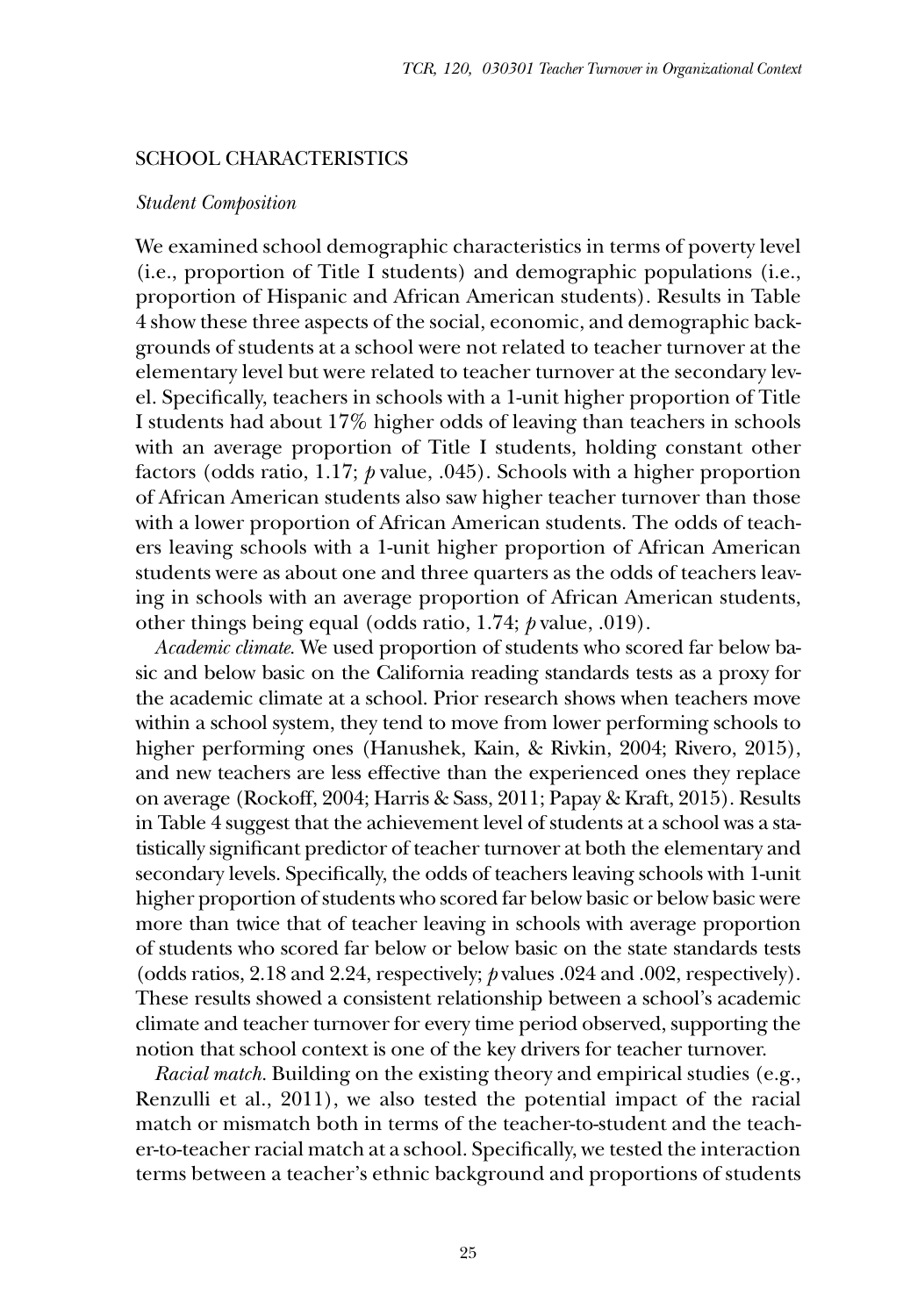belonging to differing ethnicities. To avoid possible co-linearity caused by high correlations among the four variables, we tested each interaction term individually and dropped the interaction that was not statistically significant. Table 4 displays the final model with two cross-level interaction terms that test the racial match between teachers and students they serve. Results in Table 4 show that the proportion of Hispanic or African American students did not have any impact on the teacher turnover among Hispanic and African American teachers at the elementary level. At the secondary level, however, the odds of Hispanic teachers leaving in schools with a 1-unit higher proportion of Hispanic students were about 36% lower than in schools with the average proportion of Hispanic students (odds ratio, .64; *p* value, .025). The proportion of African American students at a secondary school did not affect teacher turnover.

*Teacher experience.* While it makes sense that teachers with more years of experience have better opportunities and therefore are more likely to leave than their peers with less experience (Hanushek et al., 2004), we expected that the average experiences of teachers at a school would help to slow down teacher turnover, given there are more experienced teachers at the school. Our results, however, did not support this hypothesis. As shown in Table 4, the average experience of teachers at a school actually accelerates teacher turnover. In other words, the odds of teacher leaving increase by 23% and 9% at the elementary and secondary levels, respectively, with a 1-unit increase in average teacher experience (odds ratios, 1.23 and 1.09 respectively; *p* values, .001), holding constant other factors. There is also acceleration in the odds of leaving as suggested by the quadratic term of teacher experience, which is statistically significant. It is possible that the average experiences of teachers at a school would help to slow down teacher turnover if more experienced teachers support newer teachers instead of being set in their ways.

# Conditional on teacher and school-organization characteristics, does the risk of teacher leaving differ between those in charter schools versus TPSs?

We observed the main effect of charter at both the elementary and secondary levels (see Table 4) (odds ratios: 1.35 and 3.93 respectively; *p* values: .067 and .001 respectively). Specifically, at the elementary level, charter school teachers had approximately 35% higher odds of leaving than TPS teachers, for every time period we observed. The charter school effect on teacher turnover was also observed at the secondary level (odds ratio, 3.93; *p* value, .001). Charter school teachers at the secondary level had close to four times the odds of leaving compared to TPS teachers, for every time period we observed. In addition, we also found that teachers in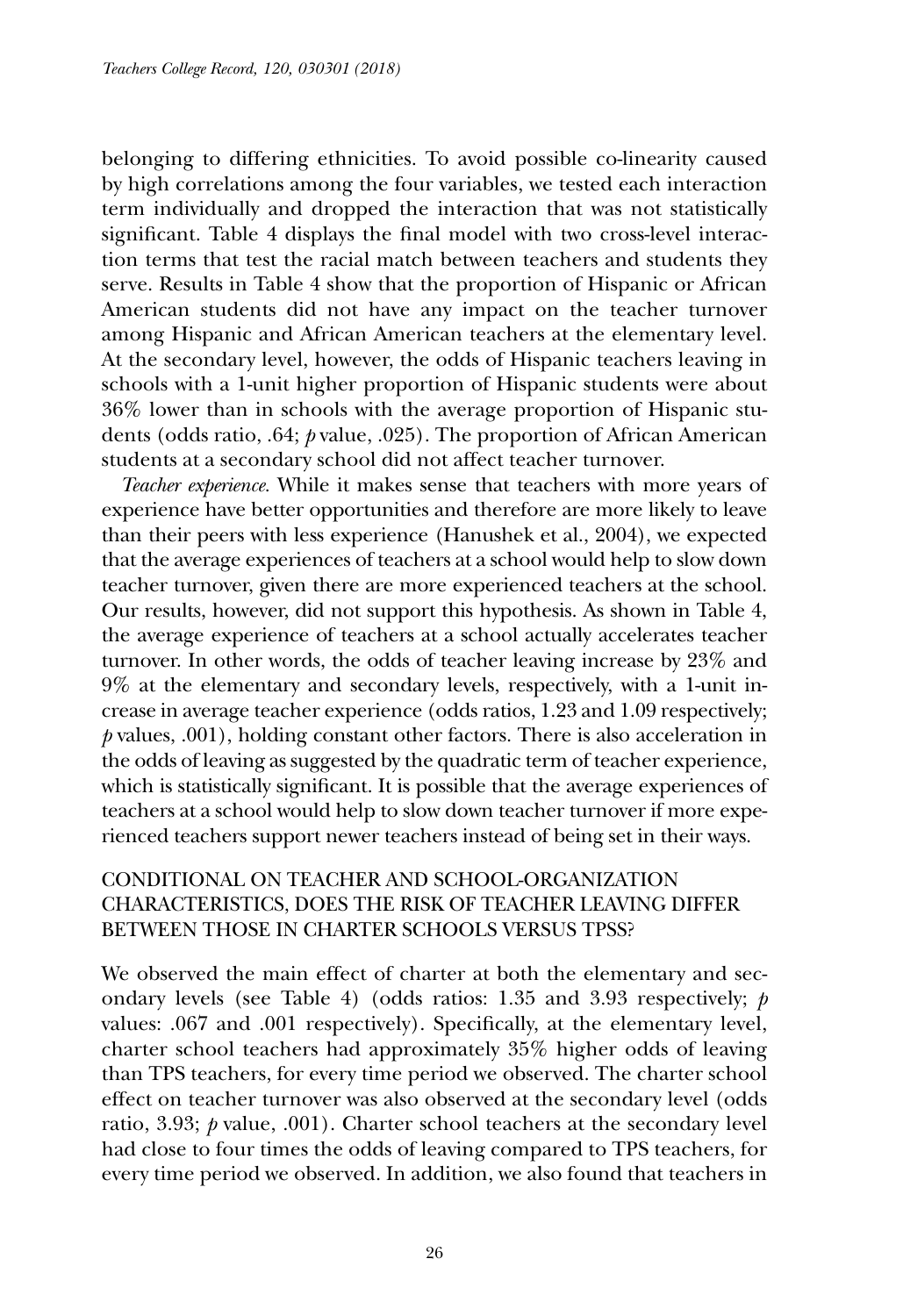new schools (created to address the overcrowding problem) had higher odds of leaving than did teachers in public schools (odds ratio, 1.23; *p* value, .082). Specifically, the odds of teachers leaving new schools were 23% higher than that of teachers leaving public schools.

In addition to the main effect of charter, we also observed one interesting, statistically significant cross-level interaction effect between charter and teacher age (specifically, the young indicator variable) (odds ratio: .57; *p* value: .031). To interpret the cross-level interaction effect between charter and young, recall results presented earlier indicated that younger teachers in general did not have a higher propensity for exiting a school than middleaged teachers. However, the interaction effect means that younger teachers in charter schools had a lower propensity for exiting than younger teachers in public schools. Specifically, the odds of younger charter school teachers leaving were about 43% less than that of younger public school teachers.

#### Summary and Discussion

Our study focuses on teacher turnover as an important intermediate organizational outcome because of its implications for important aspects of schooling that supports student learning (e.g., professional learning communities, instructional cohesion, etc.). Taking advantage of longitudinal data gathered from the LAUSD, we investigated how long a teacher stayed teaching in the first assigned school before he or she left and whether there was any difference between charter schools and TPSs in teacher turnover, conditioning on various individual and school factors. We also explored whether factors typically offered as explanations for the difference in turnover between charter schools and TPSs, such as teachers' age, might be the reason charter schools as a group face higher teacher turnover than TPSs, by probing the possible cross-level interaction effect between age and organizational context. Our study has produced some important and interesting findings.

To begin with, our analysis shows that both elementary and secondary school teachers are at the highest risk of leaving their initially assigned schools during the first year of teaching at those schools. However, the risk (i.e., the hazard probabilities) of leaving among secondary teachers is slightly higher than the risk of leaving among elementary teachers. The estimated median survival lifetime for secondary teachers at a school is roughly 2.5 years, which is shorter than the estimated median survival lifetime for elementary teachers (i.e., a little over 3 years). The statistic we often hear is that the teaching profession loses one-third of its teachers after 3 years and half within 5 years. Our analysis reveals a more sobering picture of staffing instability for individual schools and highlights the challenges schools face as they attempt various reform initiatives that rely on staffing stability and long-term commitment of teachers.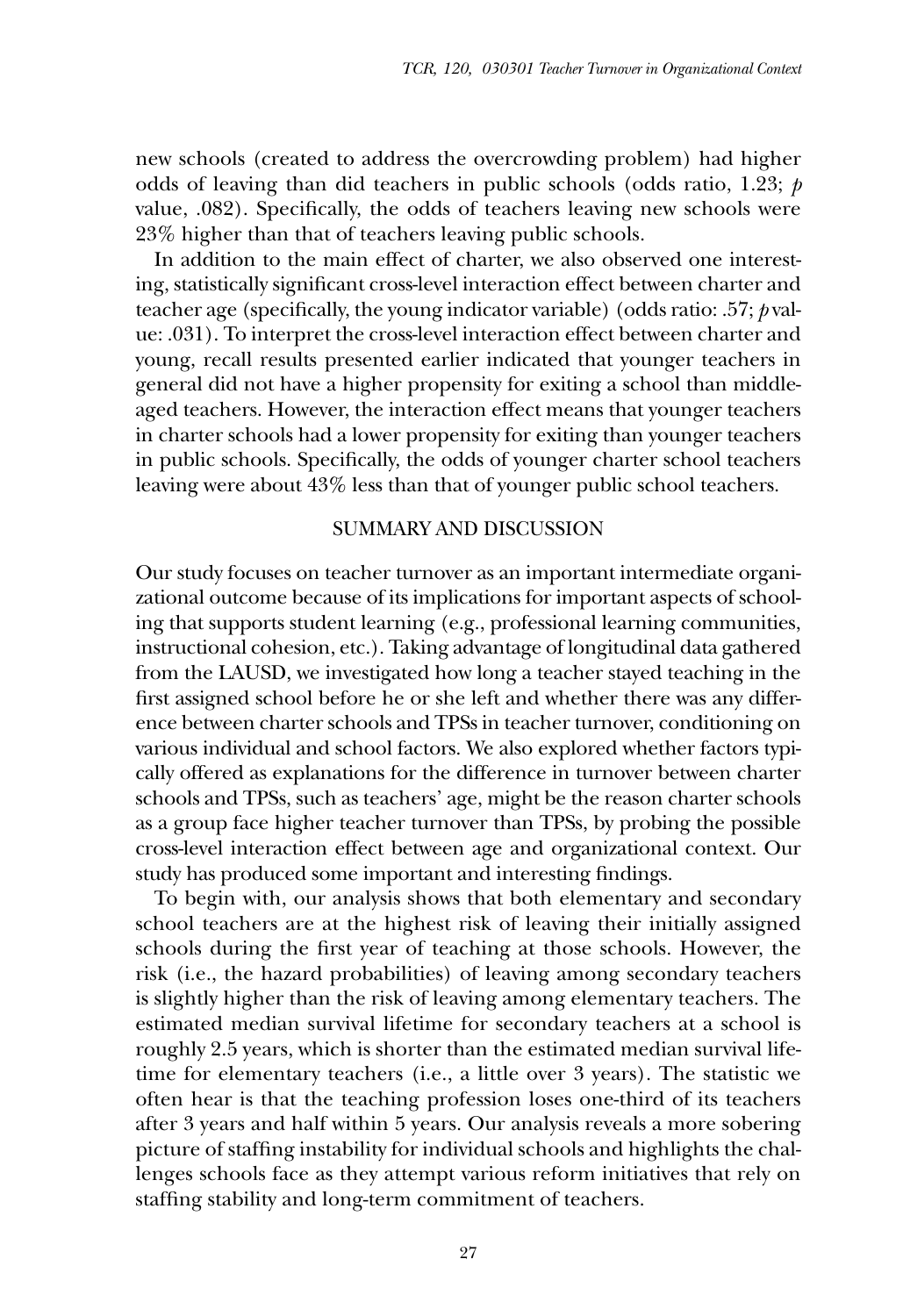Second, we found that, conditioning on teacher and school characteristics, a statistically significant difference existed in teacher turnover between charter schools and TPSs at both the elementary and secondary levels for every time period we observed, with the difference more pronounced at the secondary level than at the elementary level. In other words, the results suggest that, apart from the measurable characteristics of teachers, students, and schools, there could be something about working in a charter school that might have led to more frequent turnover than when working in a TPS. This finding points to the importance of further examining organizational factors and conditions of these schools instead of focusing solely on the characteristics of teachers and students when dealing with teacher turnover and staffing problems. This finding is important because traditional studies using student or teacher characteristics to predict teacher turnover tend to interpret the significant predictors as teachers favoring teaching certain students over others (Boyd et al., 2005; Carroll et al., 2000; Hanushek et al., 2004; Scafidi et al., 2007). In contrast, our finding signals something else may be going on at charter schools that contributes to the high teacher turnover as opposed to individual teacher or student characteristics. This "something" could be factors related to working conditions or non-working conditions. Nonetheless, our finding lends empirical support to the perspective that the context of disadvantaged schools might be a more powerful driver for teacher turnover than the types of students whom these schools serve (Allensworth et al., 2009; Ingersoll, 2001; Ingersoll & Smith, 2003; Johnson, Kraft & Papay, 2012).

The perspective that organizational context is more important than individual characteristics for understanding teacher turnover is further supported by our finding that the propensity for younger teachers' exit is conditioned by the school type (i.e., charter school vs. TPS). Specifically, we found that younger teachers in charter schools had lower propensity for exiting than younger teachers in TPSs. This finding suggests that the relationship between age and teacher turnover is more complicated (i.e., the cross-level interaction effect) than just the main effect of age as the explanation for charter schools having higher turnover than TPSs. Instead, our finding suggests that the relationship between age (in this case, being young) and teacher turnover is conditioned by school context. To some extent, it makes sense that younger teachers in charter schools might have lower risk of leaving than their peers in TPSs. Some research (e.g., Stinebrickner, 1998) has found that the reality of the job demand in small charter schools is such that younger teachers who may not have family responsibilities (e.g., not yet married with children) may be able to handle the intense teaching demands more than those who have family responsibilities. Or it is possible that charter schools may provide better support to newer teachers compared to TPSs.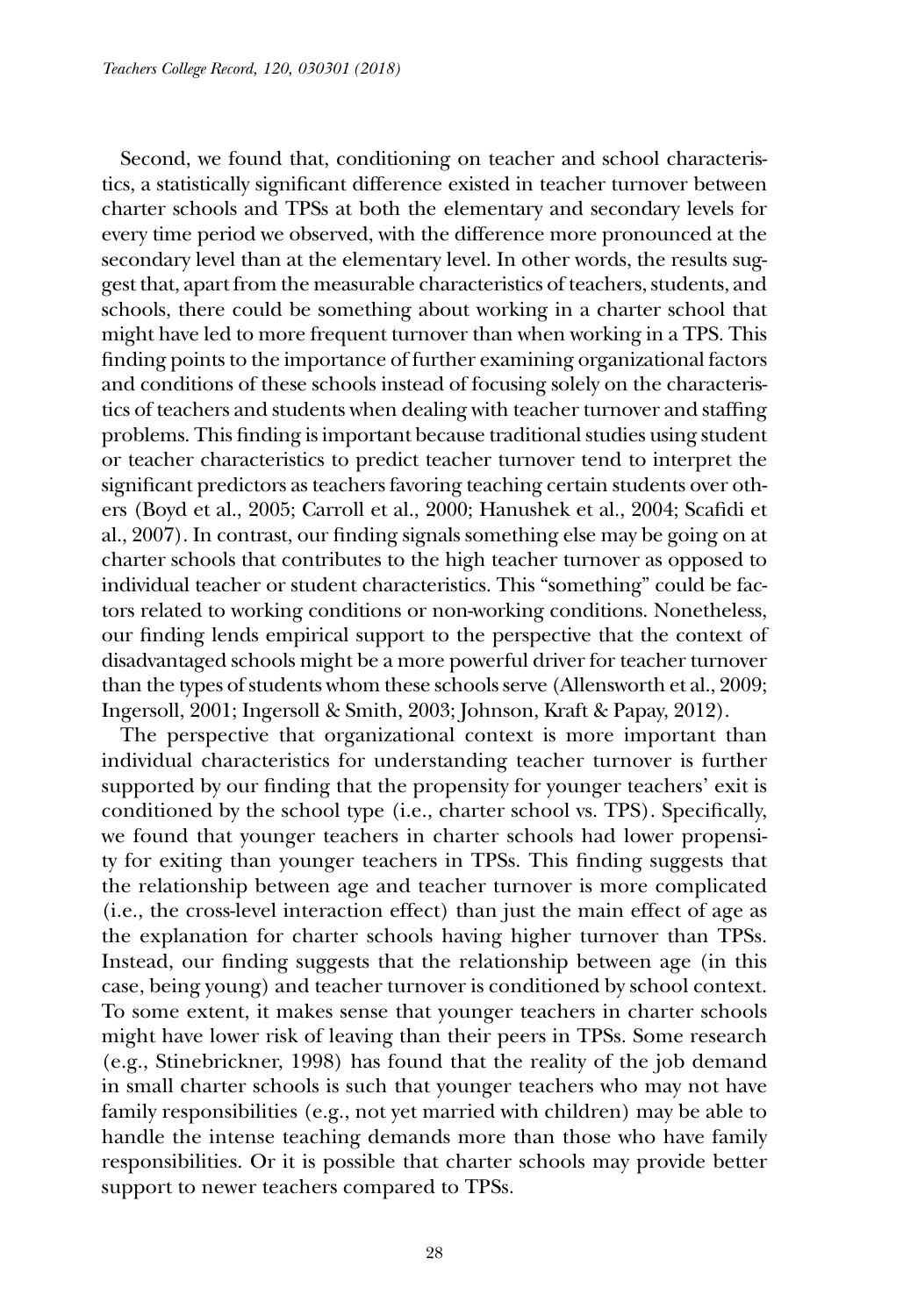Our finding that the organizational context interacts with individual characteristics (in this case, age) to shape the outcome has theoretical implications for understanding teacher turnover as well. The market theory behind school choice (hence the creation of charter schools) assumes that charter schools are an attractive alternative to TPSs because the former frees teachers from the bureaucratic control of public education and gives them freedom to innovate learning. Yet institutional theorists argue that significant improvement in instruction on a large scale is rare and often short-lived because of the strong institutional condition of American schooling (Berends et al., 2010; Elmore, 1996). What our analysis shows is that perhaps a cross-level theoretical perspective is needed. Specifically, our theoretical position is that organizational dynamics and contextual factors are likely to condition the decision process made at the individual level and thereby influence individual behaviors (i.e., decision to leave a school at certain point in time). This cross-level theoretical perspective adds further support to the argument that focusing on recruiting capable teachers and paying attention to working conditions for long-term staffing stability are aspects of schooling that matter most for student learning, as opposed to a horse-race game (i.e., choice and competition).

In the spirit of not pitting charter schools against TPSs, we would like to discuss several broader implications of our empirical findings on teacher turnover issues. Understanding who leaves, when, and under what conditions is important for policy formulations that target teacher retention, especially for teachers working in inner city schools and shortage specialty areas (e.g., mathematics, sciences, and special education). Our findings are relevant for current policy formulation and for future research on teacher turnover and retention issues. There are several ways to think about the implications of these empirical findings. For instance, conceptually and theoretically, we may need to broaden our policy formulations in terms of what works for whom and in what context, and stay away from a one-size-fits-all mind-set, as our findings show differences in the patterns of the relationship between who is likely to leave, when, and under what conditions.

With respect to the policy target population, our findings offer some insights on differences in propensity for leaving among teachers of different demographic backgrounds. We find that although younger teachers, on average, may (i.e., secondary) or may not (i.e., elementary) have higher exit rates, non-White younger teachers are less likely to exit schools than their White peers. This finding provides data that researchers can use to further probe (e.g., through qualitative in-depth studies) the motivation and reasons behind the different decision-making processes, an understanding of which could lead to better policy formulation for these teachers.

In a similar manner, teachers of different ethnic backgrounds may have different motivations in their choices of teaching in urban schools, which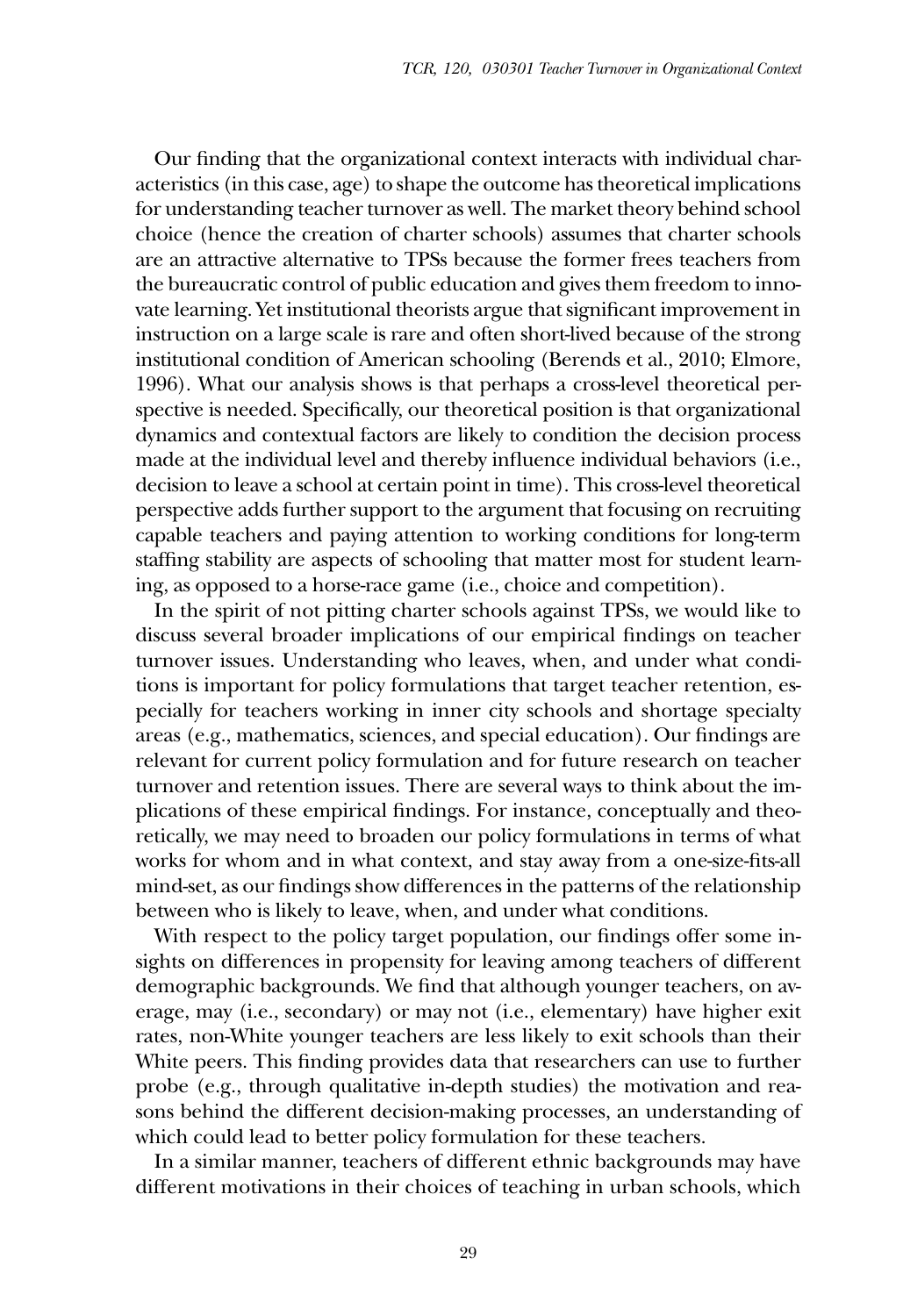in turn may affect their decisions regarding how long to stay teaching in urban schools before their exit. Our analysis shows that non-White teachers differed from their White colleagues in terms of propensity for exiting their first assigned urban schools. While incentives such as high salaries may help stave off teacher exit, they might not be the motivating factor for a teacher to enter or exit the teaching force in the first place.

We also find that differences exist in the relationship between some factors and teacher turnover between elementary and secondary teachers. For instance, the relationship between the risk of leaving and level of experience is stronger among elementary teachers than secondary teachers. Similarly, our findings show that the district's initiative to address the crowdedness problem through creating new schools has led to different results for elementary and secondary schools. In particular, the results that teachers in new schools at the secondary level did not did not display a lower exit rate calls for further examinations of why the difference exists.

In terms of the timing of policy interventions, the results show that the hazard or risk for exiting schools is highest during the earlier stage of teaching career (and higher for secondary teachers than for elementary teachers). The implication of this finding is that interventions for teacher retention should pay particular attention to early career teachers. To some extent, our finding supports teacher educators' push for beginning teacher support as a way to address the teacher retention problem, especially supporting those teaching in urban schools (Smith & Ingersoll, 2004).

Last but not least, some may argue that teacher mobility among urban schools might not be a bad thing, because it is possible that teachers who leave are replaced by better teachers. This argument has merit only if all teachers who exit a school are "bad" teachers and thereby only high quality teachers are retained in a school. From the cost-benefit perspective, the gain of having a more mobile teaching force at urban schools benefits students only if high quality teachers come and then *remain* teaching in those schools. In the absence of such empirical evidence, we consider frequent teacher exits at urban schools, especially those serving high proportions of minority and lowachieving students, as less of a blessing and more of a curse.

Taken as a whole, our study adds empirical support to the argument (e.g., Ingersoll, 2001) that policy initiatives aimed at increasing the quantity (and quality) of teacher supply need to be balanced by efforts that decrease the demand for new teachers by reducing teacher turnover. This balanced approach is important, as a recent study showed that teacher turnover has a harmful influence on student achievement, not just for those whose teachers have left but also for students of teachers who stayed, regardless of whether incoming teachers are better than those they replaced or not. This harmful effect is particularly strong for students in schools with large populations of low-performing and Black students (Ronfeldt, Lankford, Loeb, & Wyckoff, 2011).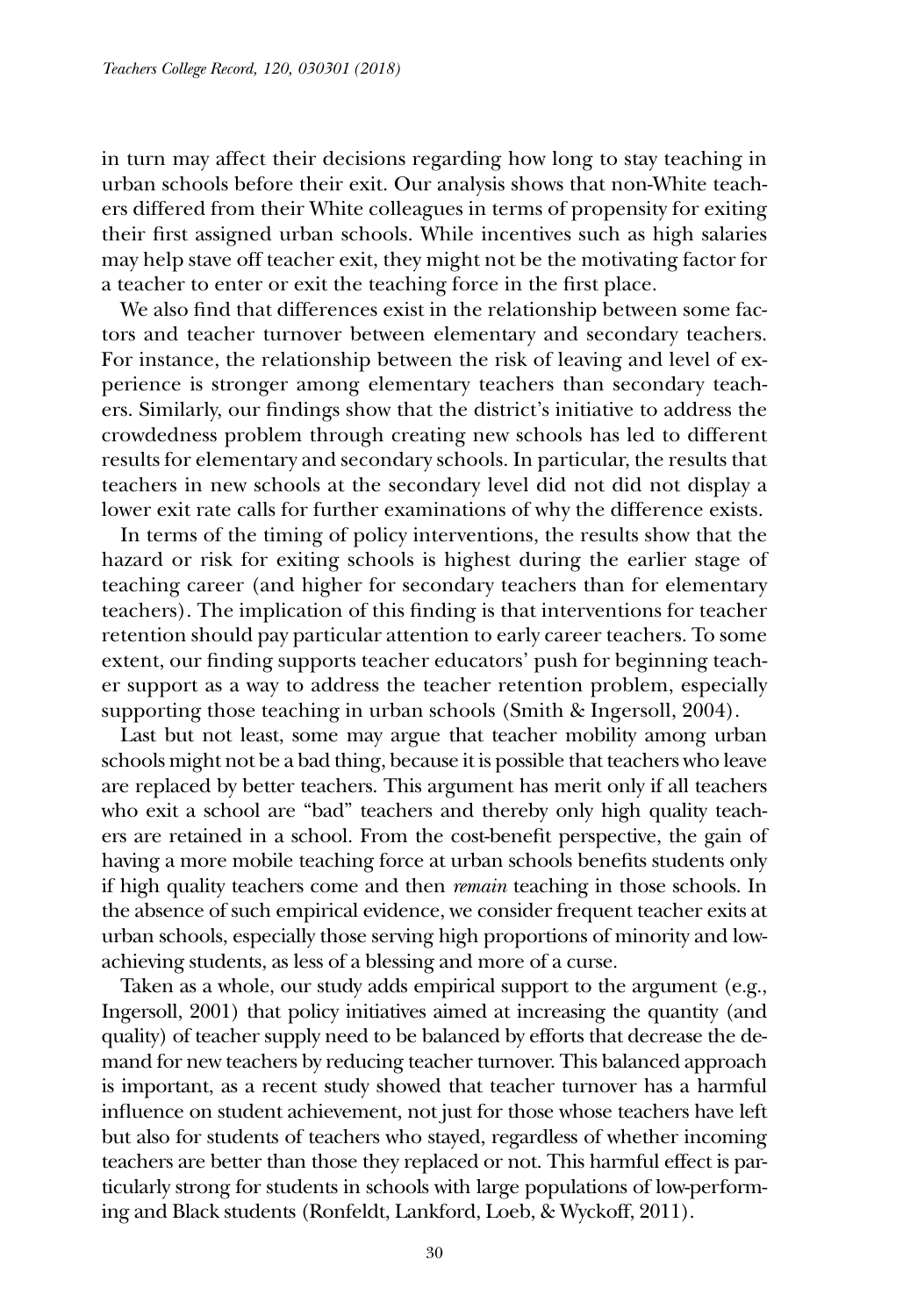#### Limitations and Further Research

Our measures of teacher quality and qualifications may be imperfect in light of the recent debate surrounding teacher evaluation and accountability. If we had a valid and reliable measure of teacher quality in terms of students' achievement, we would have been able to include such a measure in our model and see whether teachers who are effective at raising students' achievement tend to stay or leave urban schools. Unfortunately, the popularized but highly controversial value-added measure of teacher quality in the LAUSD is restricted to grades 3 to 5 teachers only, which makes its use limited in our analysis. A different study may confine the teacher population to reading or ELA and mathematics teachers at grade levels where value-added estimates may be calculated (i.e., 3rd through 11th), though the drawback is a lack of external validity (i.e., the extent to which we are able to generalize findings from such a study).

A second limitation of our study is that among the teacher characteristics and factors we examined, teacher salary was not one of them. Our decision was mostly attributable to the lack of access to such information for each individual teacher. However, given that the LAUSD follows a standard salary schedule largely based on teachers' educational backgrounds and years of teaching experience, we have incorporated these two pieces of information in our model to partly account for earning differences among teachers. While we do not know the salary differences between beginning teachers in charter schools vs. TPSs in the LAUSD, research using nationally sampled data shows that salaries for first-year teachers are similar in charter schools and TPSs (Burian-Fitzgerald, 2004). Also, in some states (e.g., Michigan), the average charter school teacher earns in excess of \$15,000 less than the average TPS teacher (Harris, 2006). For LAUSD teachers, we suspect that teaching in urban schools may pose more difficulties than salary variation, as what Lankford et al. (2002) found using New York state data.

Finally, because our study used district administrative databases, we did not have direct and rich measures of working conditions that a database such as Schools and Staffing Survey (SASS) would provide. However, Ni (2012) found that teachers in charter schools and TPSs did not perceive any differences in many aspects of their working conditions (e.g., principal leadership, sense of community and collegiality, classroom autonomy, opportunities for professional development, etc.) except for the influence over school policies at the expense of a heavier workload among charter school teachers. Further research could examine how workload might explain teacher turnover gap between charter and TPSs.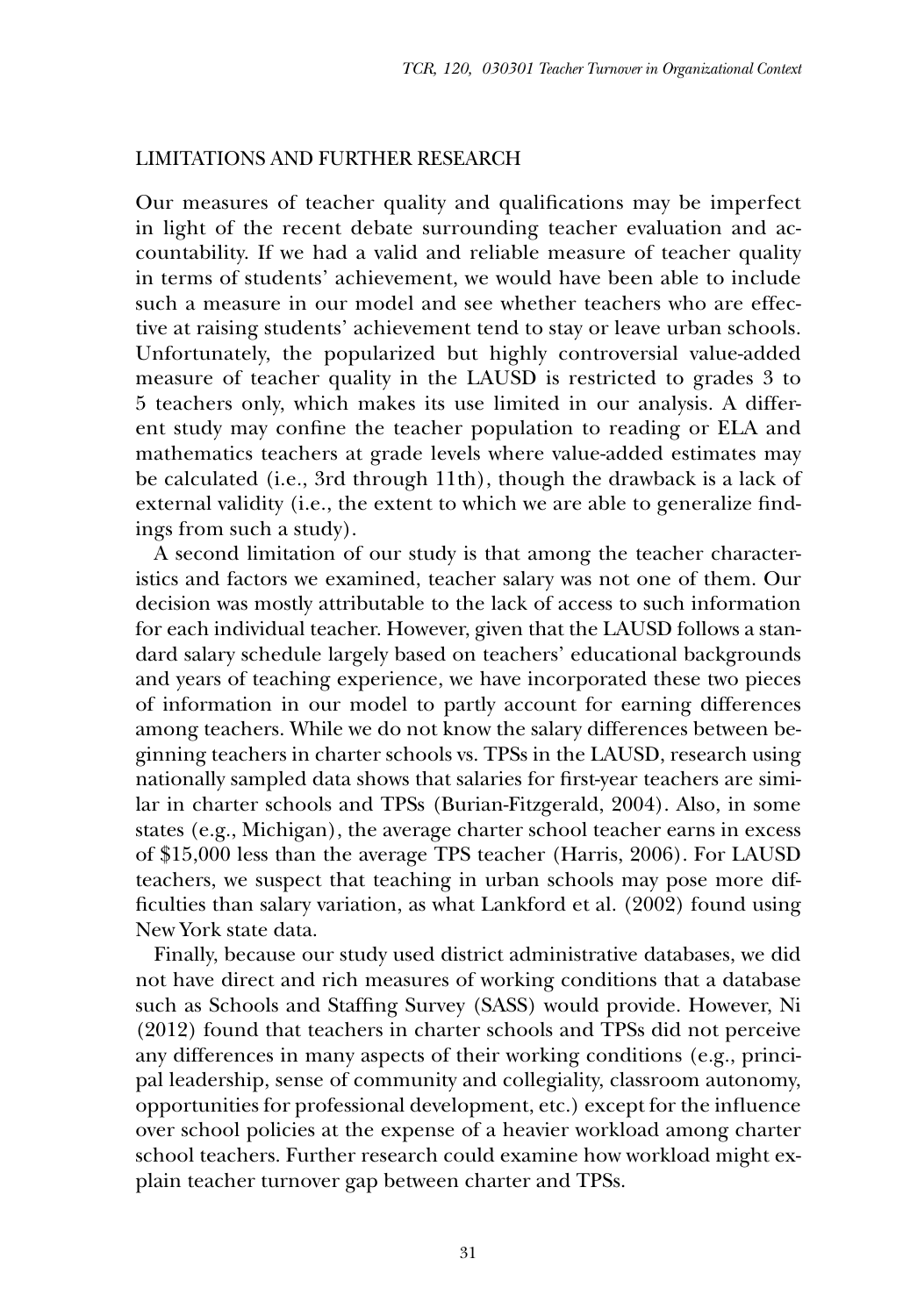#### **REFERENCES**

- Adams, G. J. (1996). Using a Cox regression model to examine voluntary teacher turnover. *The Journal of Experimental Education*, *64*(3), 267–285.
- Allensworth, E., Ponisciak, S., & Mazzeo, C. (2009). *The schools teachers leave: Teacher mobility in Chicago public schools*. Consortium on Chicago School Research report. Retrieved from: https://consortium.uchicago.edu/sites/default/files/publications/CCSR\_Teacher\_ Mobility.pdf
- Baker, B., & Dickerson, J. (2006). Charter schools, teacher labor market deregulation, and teacher quality: Evidence from the schools and staffing survey. *Educational Policy, 20*(5), 752–778.
- Ballou, D., & Podgursky, M. (1997). *Teacher pay and teacher quality.* Kalamazoo, MI: W.E. Urban Institute.
- Barber, J. S., Murphy, S. A., Axinn, W. G., & Maples, J. (2000). Discrete-time multilevel hazard analysis. *Sociological Methodology, 30*(1), 201–235.
- Berends, M., Goldring, E., Stein, M., & Cravens, X. (2010). Instructional conditions in charter schools and students' mathematics achievement gains. *American Journal of Education*, *116*(3), 303–335.
- Boe, E. E., Bobbitt, S. A., Cook, L. H., Whitener, S. D., & Weber, A. L. (1997). Why didst thou go? Predictors of retention, transfer, and attrition of special and general education teachers from a national perspective. *The Journal of Special Education*, *30*(4), 390–411.
- Boyd, D., Grossman, P., Lankford, H., Loeb, S., & Wyckoff, J. (2008). *Who leave? Teacher attrition and student achievement* (NBER working paper no. 14022). Cambridge, MA: National Bureau of Economic Research.
- Boyd, D., Lankford, H., Loeb, S., & Wyckoff, J. (2005). *The impact of assessment and accountability on teacher recruitment and retention: Are there unintended consequences?* Washington, DC: U.S. Department of Education.
- Bryk, A., & Schneider, B. (2002). *Trust in schools: A core resource for improvement*. New York, NY: Russell Sage Foundation.
- Buckley, J., Schneider, M., & Shang, Y. (2005). Fix it and they might stay: School facility quality and teacher retention in Washington, D.C. *Teachers College Record, 107*(5), 1107–1123.
- Burian-Fitzgerald, M. (2004). *Average teacher salaries and returns to experience in charter schools*  (Working Paper No. 101). Retrieved from http://www.ncspe.org/publications\_files/ OP101.pdf.
- Burian-Fitzgerald, M., & Harris, B. (2004). *Teacher recruitment and teacher quality? Are charter schools different?* Lansing, MI: The Education Policy Center at Michigan State University.
- Carroll, S., Reichardt, R., Guarino, C., & Mejia, A. (2000). *The distribution of teachers among California's school districts and schools* (No. RAND/MR-1298.0-JIF). Santa Monica, CA: RAND Corporation.
- Castellano, K. E., Rabe-Hesketh, S., & Skrondal, A. (2014). Composition, context, and endogeneity in school and teacher comparisons. *Journal of Educational and Behavioral Statistics, 39*(5), 333–367.
- Center for Research on Education Outcomes. (2009). *Multiple choice: Charter school performance in 16 states.* Retrieved from http://credo.stanford.edu/reports/MULTIPLE\_CHOICE\_ CREDO.pdf
- Chingos, M., & West, M. (2014, November 6). Mixed results for Arizona's charter schools. *The Brown Center Chalkboard Series Archive* (Paper No. 86). Retrieved from http://www. brookings.edu/research/papers/2014/11/06-chalkboard-arizona-charters-chingos-west
- Chubb, J. E., & Moe, T. M. (1990). *Politics, markets, and America's schools*. Washington, DC: Brookings Institution Press.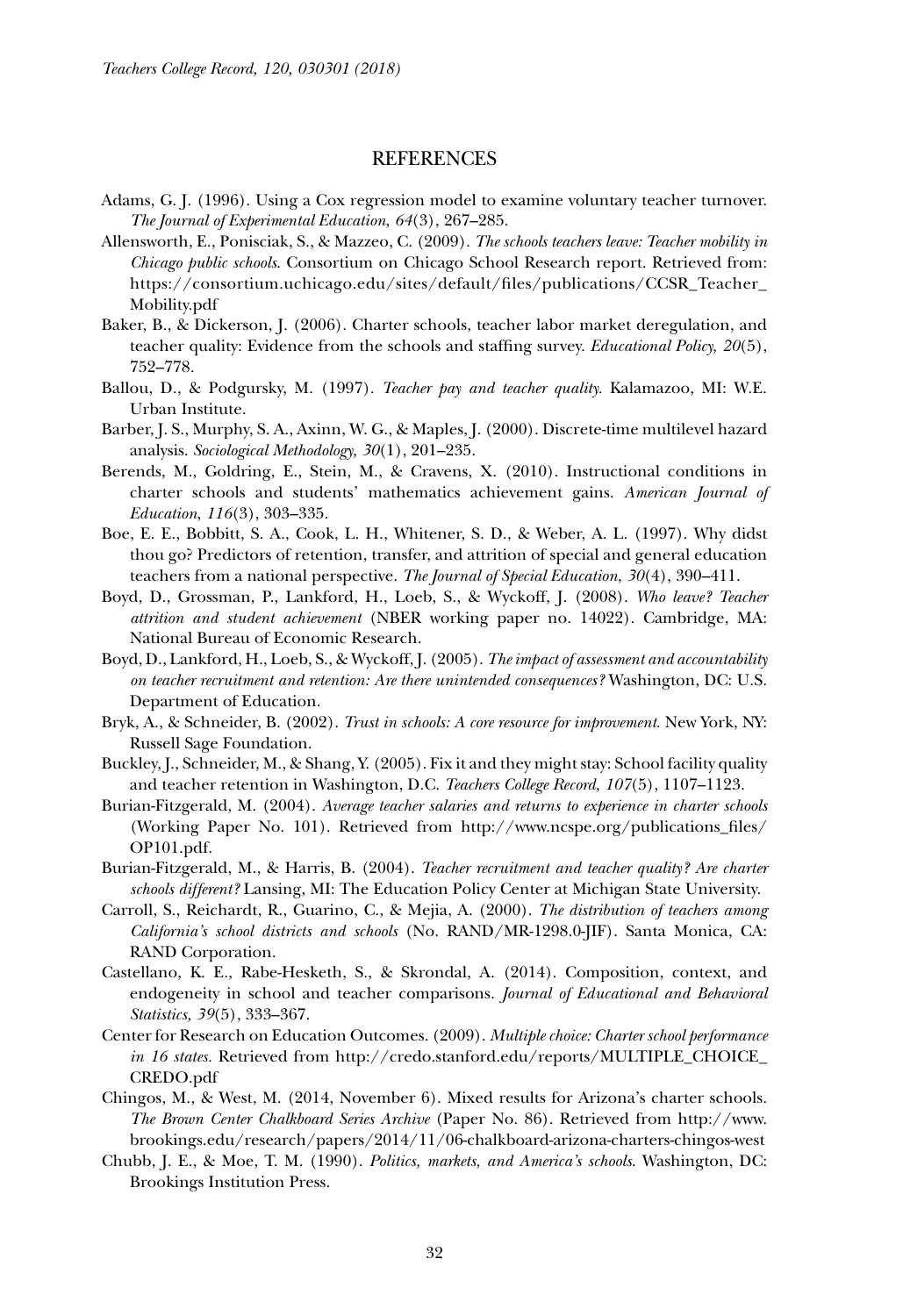- Elmore, R. (1996). Getting to scale with good educational practice. *Harvard Educational Review*, *66*(1), 1–27**.**
- Gross, B., & DeArmond, M. (2010). *Parallel patterns: Teacher attrition in charter vs. district schools*. Seattle, WA: Center on Reinventing Public Education, University of Washington.
- Guarino, C. M., Santibañez, L., & Daley, G. A. (2006). Teacher recruitment and retention: A review of the recent empirical literature. *Review of Educational Research, 76*(2), 173–208.
- Guin, K. (2004). Chronic teacher turnover in urban elementary schools. *Education Policy Analysis Archives, 12*(24), 1–30. Retrieved from http://epaa.asu.edu/ojs/index.php/ epaa/article/view/197?lang=pt.
- Hanushek, E. A., Kain, J. F., & Rivkin, S. G. (2004). Why public schools lose teachers. *Journal of Human Resources, 39*(2), 326–354.
- Harris, D. (2006). Lowering the bar or moving the target: A wage decomposition of Michigan's charter and traditional public schools teachers. *Educational Administration Quarterly*, *42*(3), 424–460.
- Harris, D. (2007). Should I stay or should I go? Comparing teacher mobility in Florida's charter and traditional public schools. *Peabody Journal of Education, 82*(2–3), 274–310.
- Harris, D., & Sass, T. (2011). Teacher training, teacher quality, and student achievement. *Journal of Public Economics*, *95*, 798–812.
- Hedeker, D., Siddiqui, O., & Hu, F. B. (2000). Random-effects regression analysis of correlated grouped time survival data. *Statistical Methods in Medical Research, 9*(2)*,* 161–179.
- Hill, P. T., Pierce, L. C., & Guthrie, J. W. (1997). *Reinventing public education: How contracting can transform America's schools*. Chicago, IL: University of Chicago Press.
- Horn, J., & Miron, G. (1999). *Evaluation of the Michigan Public School Academy Initiative*. Kalamazoo, MI: Western Michigan University Evaluation Center. Retrieved from http:// homepages.wmich.edu/~miron/publics/michigan/wmu\_finalrpt.pdf
- Imazeki, J. (2004). Teacher salaries and teacher attribution. *Economics of Education Review, 24*(4), 431–449.
- Ingersoll, R. (2001). Teacher turnover and teacher shortages: An organizational analysis. *American Educational Research Journal, 38*(3), 499–534.
- Ingersoll, R. M., & Smith, T. M. (2003). The wrong solution to the teacher shortage. *Educational Leadership*, *60*(8), 30–33.
- Johnson, S. M., Kraft, M. A., & Papay, J. P. (2012). How context matters in high-need schools: The effects of teachers' working conditions on their professional satisfaction and their students' achievement. *Teachers College Record, 114*(10), 1–39.
- Kelly, S. (2004). An event history analysis of teacher attrition: Salary, teacher tracking, and socially disadvantaged schools. *The Journal of Experimental Education, 72*(3), 195–220.
- Khouri, N., Kleine, R., White, R., & Cummings, L. (1999). *Michigan's charter school initiative: From theory to practice*. Lansing, MI: Michigan Department of Education. Retrieved from http://www.pscinc.com/portals/0/publications/charter/charter\_report.pdf
- Kirby, S. N., Berends, M., & Naftel, S. (1999). Supply and demand of minority teachers in Texas: Problems and prospects. *Educational Evaluation and Policy Analysis*, *21*(1), 47–66.
- Lankford, H., Loeb, S., & Wyckoff, J. (2002). Teacher sorting and the plight of urban schools: A descriptive analysis. *Education Evaluation and Policy Analysis, 24*(1), 37–62.
- Malloy, C., & Wohlstetter, P. (2003). Working conditions in charter schools: What's the appeal for teachers? *Education and Urban Society, 35*(2), 219–241.
- Milanowski, A., & Odden, A. (2007). *A new approach to the cost of teacher turnover.* SFRP Working Paper 13. Seattle, WA: Center on Reinventing Public Education, University of Washington. Retrieved from http://citeseerx.ist.psu.edu/viewdoc/download?doi=10.1. 1.124.2095&rep=rep1&type=pdf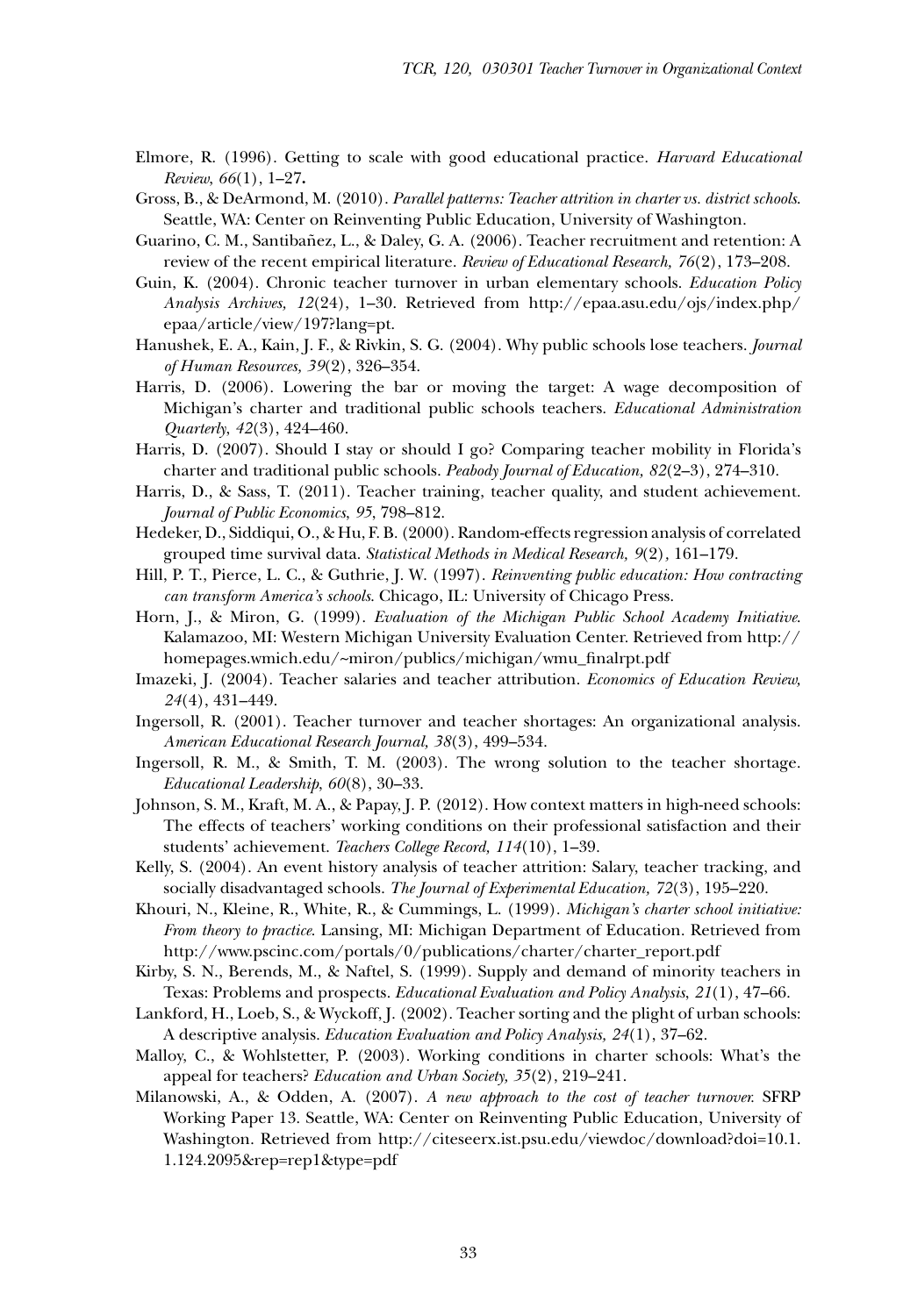- Miron, G., & Applegate, B. (2007). *Teacher attrition in charter schools*. Retrieved from http:// epsl.asu.edu/epru/documents/EPSL-0705-234-EPRU.pdf
- Murnane, R. J., & Olsen, R. J. (1990). The effect of salaries and opportunity costs on length of stay in teaching: Evidence from North Carolina. *Journal of Human Resources, 25*(1), 106–124.
- Nathan, J. (1996). *Charter schools: Creating hope and opportunity for American education*. San Francisco, CA: Jossey-Bass.
- Newton, X., Rivero, R., Fuller, B., & Dauter, L. (2011). Teacher stability and turnover in Los Angeles: The influence of teacher and school characteristics. PACE (Policy Analysis for California Education) Working Paper. Retrieved from: http://edpolicyinca.org/sites/ default/files/2011\_PACE\_WP\_NEWTON.pdf.
- Ni, Y. (2012). Teacher working conditions in charter schools and traditional public schools: A comparative study. *Teachers College Record*, *114*(3), 1–26.
- Papay, J. P., & Kraft, M. A. (2015). Productivity returns to experience in the teacher labor market: Methodological challenges and new evidence on long-term career improvement. *Journal of Public Economics*, *130*, 105–119.
- Podgursky, M. (2006). *Teams vs. bureaucracies: Personnel policy, wage-setting, and teacher quality in traditional public, charter, and private schools.* Paper presented at the National Conference on Charter School Research, Nashville, TN.
- Podgursky, M., & Ballou, D. (2001). *Personnel policy in charter schools*. Washington, DC: Thomas B. Fordham Foundation.
- Rabe-Hesketh, S., & Skrondal, A. (2008). *Multilevel and longitudinal modeling using Stata* (2nd ed.). College Station, TX: Stata Press.
- Raudenbush, S. W., & Bryk, A. S. (2002). *Hierarchical linear models: Application and data analysis methods* (2nd ed.). Newbury Park, CA: Sage.
- Raywid, M. A. (1982). *The current status of schools of choice in public secondary education: Alternatives, options, magnets.* Retrieved from http://files.eric.ed.gov/fulltext/ED242055. pdf.
- Reardon, S. F., Brennan, R. T., & Buka, S. L. (2002). Estimating multi-level discretetime hazard models using cross-sectional data: Neighborhood effects on the onset of adolescent cigarette use. *Multivariate Behavioral Research, 37*(3), 297–330.
- Rees, D. I. (1991). Grievance procedure strength and teacher quits. *Industrial & Labor Relations Review*, *45*(1), 31–43.
- Renzulli, L. A., Parrott, H. M., & Beattie, I. R. (2011). Racial mismatch and school type: Teacher satisfaction and retention in charter and traditional public schools. *Sociology of Education, 84*(1), 23–48.
- Rivero, R. (2015). The link of teacher career paths on the distribution of high qualified teachers: A Chilean case study. *Archivos Analíticos de Políticas Educativas*, *23*(73). http:// dx.doi.org/10.14507/epaa.v23.1710.
- Roch, C. H. & Sai, N. (2015). Nonprofit, for-profit, or stand-alone: How management organizations influence the working conditions in charter schools. *Social Science Quarterly, 96*(5), 1380–1395. DOI: 10.1111/ssqu.12200.
- Roch, C. H. & Sai, N. (2016). Charter school teacher job satisfaction. *Educational Policy,* 1–41. DOI: 10.1177/0895904815625281.
- Rockoff, J. E. (2004). The impact of individual teachers on student achievement: Evidence from panel data. *The American Economic Review*, *94*(2), 247–252.
- Ronfeldt, M., Lankford, H., Loeb, S., & Wyckoff, J. (2011). *How teacher turnover harms student achievement*. Cambridge, MA: National Bureau of Economic Research.
- Roseman, E. (1981). *Managing employee turnover: A positive approach.* New York, NY: Amacom.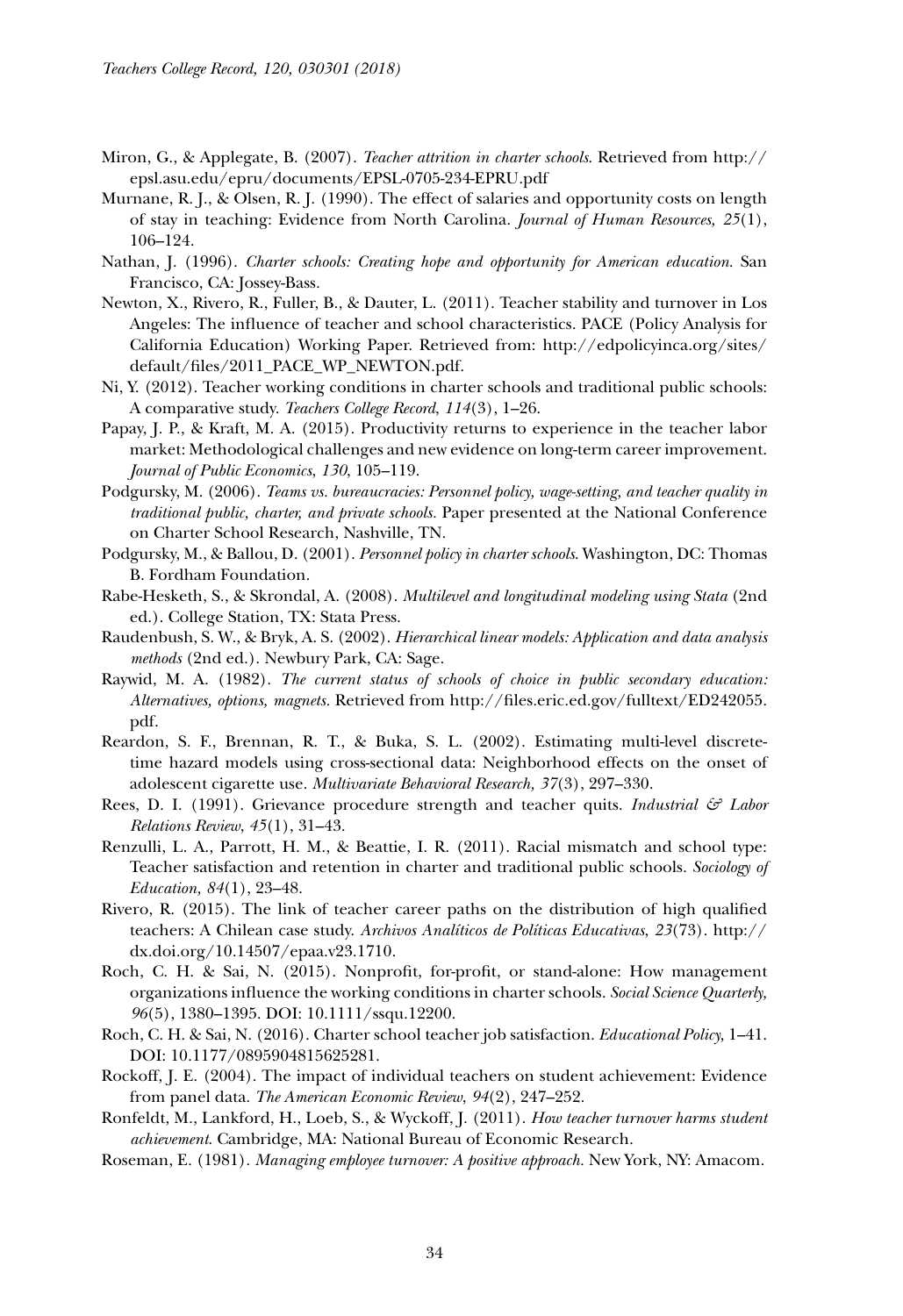- Scafidi, B., Sjoquist, D. L., & Stinebrickner, T. R. (2007). Race, poverty, and teacher mobility. *Economics of Education Review*, *26*(2), 145–159.
- Shen, J. (1997). Teacher retention and attrition in public schools: Evidence from SASS91. *The Journal of Educational Research*, *91*(2), 81–88.
- Shields, P., Humphrey, C., Wechsler, M., Riehl, L., Tiffany-Morales, J., Woodworth, K., … Price, T. (2001). *The status of teaching profession 2001*. Santa Cruz, CA: The Center for the Future of Teaching and Learning.
- Singer, J. D., & Willet, J. B. (2003). *Applied longitudinal data analysis: Modeling change and event occurrence.* New York, NY: Oxford University Press.
- Smith, T., & Ingersoll, R. (2004). What are the effects of induction and mentoring on beginning teacher turnover? *American Educational Research Journal, 41*(3), 681–714.
- Stinebrickner, T. R. (1998). An empirical investigation of teacher attrition. *Economics of Education Review, 17*(2), 127–136.
- Strunk, K., O. & Robinson, J. P. (2006). Oh, won't you stay: A multilevel analysis of the difficulties in retaining qualified teachers. *Peabody Journal of Education, 81*(4), 65–94.
- Stuit, D. A., & Smith, T. M. (2012). Explaining the gap in charter and traditional public school teacher turnover rates. *Economics of Education Review, 31,* 268–279.
- Texas Education Agency. (1999). *Texas open-enrollment charter schools: Second year evaluation 1997 98.* Austin, TX: Texas Education Agency.
- Torres, A.C. (2014). "Are we architects or construction workers?" Re-examining teacher autonomy and turnover in charter schools. *Education Policy Analysis Archives, 22*(124). http://dx.doi.org/10.14507/epaa.v22.1614.
- Weiss, A. (1997). *Going it alone: A study of Massachusetts charter schools.* Reston, VA: Institute for Responsive Education.
- Wells, A. S., Artiles, L., Carnochan, S., Cooper, C. W., Grutzik, C., Holme, J. J., … Vasudeva, A. (1998). *Beyond the rhetoric of charter school reform: A study of ten California districts.* Los Angeles, CA: University of California, Graduate School of Education and Information Studies. Retrieved from https://gspp.berkeley.edu/research/selected-publications/ beyond-the-rhetoric-of-charter-school-reform-a- study-of-ten-california-scho
- Wiswall, M. (2011). The dynamics of teacher quality. Retrieved from http://www.aefpweb. org/sites/default/files/webform/wiswall\_teacher\_dynamics.pdf
- Zeichner, K. M., & Cochran-Smith, M. (2005). *Studying teacher education: The report of the AERA panel on research and teacher education*. Lawrence Erlbaum Associates.
- Zimmer, R., Gill, B., Booker, K., Lavertu, S., Sass, T., & Witte, J. (2009). *Are charter schools making a difference? A study of student outcomes in eight states*. Santa Monica, CA: RAND Corporation. Retrieved from http://www.rand.org/pubs/research\_briefs/RB9433.html